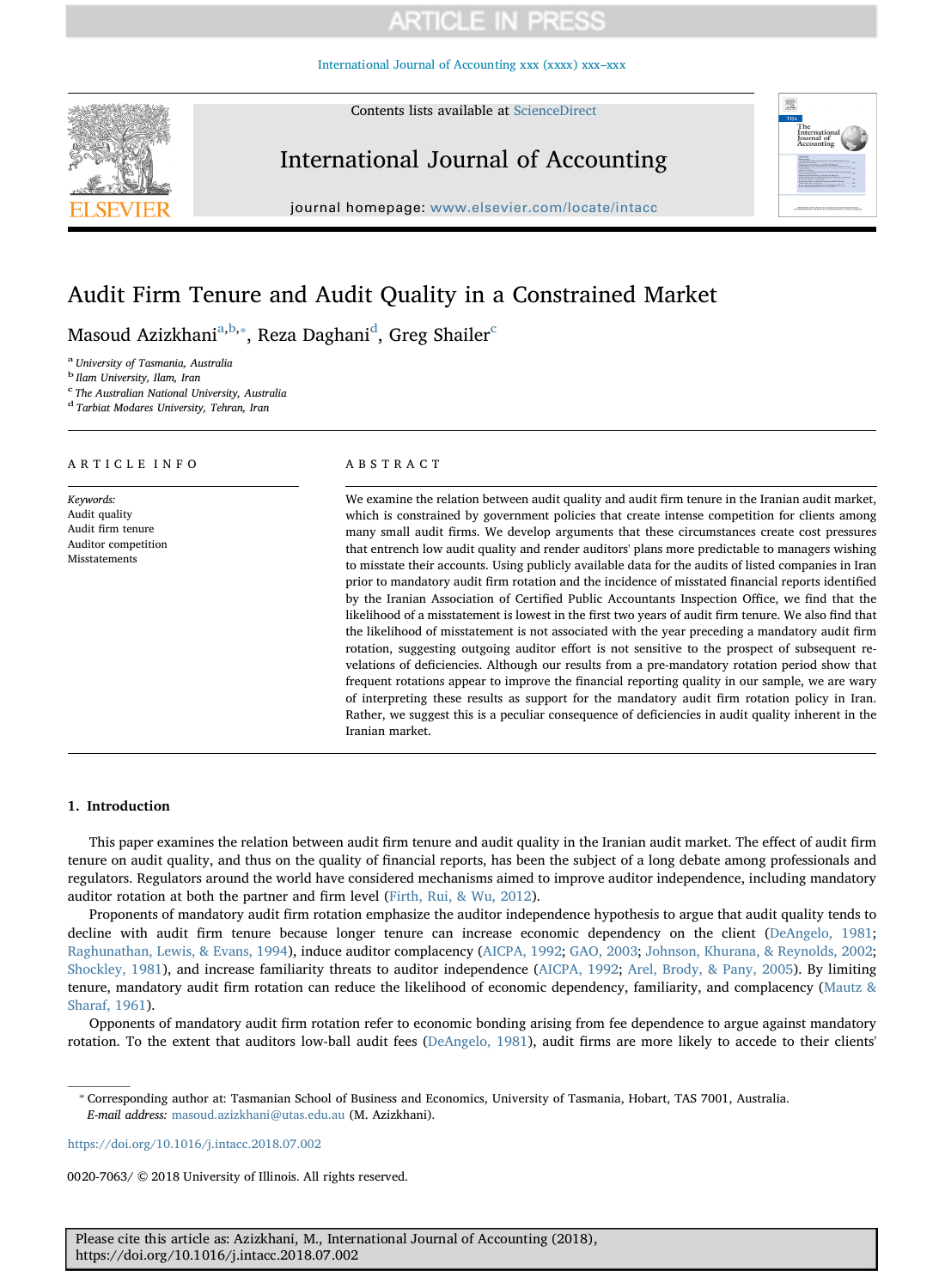demands in the initial years of tenure for fear of threats of dismissal and loss of future quasi-rents[\(Geiger & Raghunandan, 2002\)](#page-14-6). Thus, as audit firms earn those quasi-rents with increase in tenure, they are more likely not to acquiesce to clients' demands in the later years of tenure, which may tend to increased audit quality [\(Arel etal., 2005\)](#page-13-1). Also, it is argued that audit quality tends to increase with audit firm tenure because the auditor gains a better understanding of the client's systems, internal controls, business, and industry environment [\(Beck, Frecka, & Solomon, 1988;](#page-14-7) [Geiger & Raghunandan, 2002](#page-14-6)).

However, both sides of the audit firm rotation debate are predicated on assumptions regarding institutions and market conditions that attach substantial value to auditor independence and competence. These assumptions might not hold for immature audit markets where supply and demand conditions do not encourage or facilitate auditor independence, auditor competence, audit effort, or auditors' investments in improving audit quality. Low investments in training, licensing, and oversight of auditors; the absence of sufficiently strong market mechanisms that reward or punish differences in audit quality; and limited audit firm resources may result in low levels of auditor independence or otherwise impede audit quality regardless of audit firm tenure.

We examine these concerns using data from the Iranian audit market, which has functioned in its current form for  $\leq$  20 years. The potential weaknesses of audits in an underdeveloped market may also be exacerbated in the absence of beneficial spill-overs from international audit firms and networks. The Iranian market is a constrained market characterized by auditors' very limited exposure to legal sanctions, regulations that exclude international accounting firms, and intense competition among many small firms (see [Azizkhani, 2012;](#page-13-2) [Bagherpour, Monroe, & Shailer, 2014](#page-14-8)). Auditor competition in the Iranian market is strongly price based, which adversely affects audit firms' finances ([Bozorg Asl, 2012](#page-14-9)) and their capacity to employ experienced staff and invest in risk-based audit technologies ([Safar, Bayati, Arjomanndi, SareRaz, & Nikookar, 2013\)](#page-15-1). Competition among private auditors for private-sector clients is also concentrated by restricting the audits of state-owned entities (where government ownership exceeds 50%) to the Iranian Audit Organization (IAO). Our interest in the Iranian audit market is also motivated by the introduction of mandatory audit firm rotations for listed companies every four years, commencing in  $2011$ .<sup>1</sup> Because this short rotation horizon may compound the negative consequences for audit quality associated with financially constrained audit firms, we examine audit quality in relation to audit firm tenure prior to the introduction of the mandatory rotation policy, using misstatements in financial reports that were identified through the inspection process of the Iranian Association of Certified Public Accountants (IACPA). The IACPA inspections identify cases where the auditor failed to detect or report material misstatement.<sup>[2](#page-1-1)</sup> Misstatements are used in prior studies as a measure of audit quality (e.g.[,Bishop, Hermanson, & Houston, 2013](#page-14-10); [Church & Shefchik, 2012](#page-14-11); [Hermanson, Houston, & Rice, 2007](#page-14-12); [Hribar,](#page-14-13) [Kravet, & Wilson, 2014\)](#page-14-13) and are considered superior to other measures because they do not suffer from measurement errors associated with other proxies ([DeFond & Zhang, 2014\)](#page-14-14). We also argue that using misstatements identified by systematic investigations by the regulator avoids the problem of unrevealed misstatements that might otherwise exist in markets with weak audit functions.<sup>[3](#page-1-2)</sup>

Proponents of mandatory audit firm rotation argue that audit quality can be improved by rotation because the incoming audit firm provides a fresh perspective to the audit [\(Chi, Huang, Liao, & Xie, 2009](#page-14-15)). However, the Iranian audit market has deficiencies in auditor training, is denied spillover benefits from international accounting firms, lacks evidence of domestic demand for high-quality audits, and has intense price competition among auditors that discourages investment in audit technologies and skilled, experienced senior auditors. These factors have contributed to a general absence of risk analysis in audit planning, with almost all private audit firms continuing to use standardized systems-based auditing approaches ([Safar etal., 2013](#page-15-1)). This reliance on standardized systemsbased audits results in audit firms applying routine audit programs with little or no modification across clients or from year to year. Consequently, a manager wishing to manipulate financial reports might soon identify the auditor's methods and tests and avoid predictable forms or areas of scrutiny. Therefore, we expect that a manipulative manager is most constrained when the audit is least predictable, which is likely to be the first year or two of an audit firm's tenure, before managers observe the auditor's standard audit program.

Using publicly available data for the audits of listed companies in Iran prior to mandatory audit firm rotation and using the incidence of misstated financial reports identified through the inspection process of the IACPA, we find that, consistent with our argument, the likelihood of a misstatement is lowest in the first two years of the audit firm tenure. We also find that the likelihood of misstatement is not lower in the year preceding a mandatory audit firm rotation, which suggests that outgoing audit firms are not motivated to invest in higher audit effort or quality, and that the audit firm does not strongly associate future prospects or their market reputation with revealed audit quality. We do not suggest that these results provide any support for the mandatory audit firm rotation policy in Iran. Rather, we suggest they are indicative of more fundamental audit quality deficiencies that are inherent in the Iranian market.

This study contributes to the literature in at least two ways. First, we develop arguments pertaining to the relation between audit quality and tenure that have not been previously canvassed in the literature, and which we contend are more important in emerging markets in jurisdictions with weak institutions than in more developed markets. Second, we examine the relation between audit firm tenure and financial statement quality in a market that is constrained by policies that exclude international audit firms and discourage practitioners from investing in audit quality. In combination, these contributions may open broader debates about audit firm

<span id="page-1-0"></span> $1$  Among jurisdictions that require audit firm rotation, short rotation periods seem more evident in less developed markets, with mandated periods of five years in Brazil since 1999 and China since 2010, and six years in Korea since 2003. The European Parliament approved mandatory audit firm rotation every ten years for EU-listed companies in 2014.

<span id="page-1-1"></span> $<sup>2</sup>$  The IACPA's inspection process also identifies audits where the auditor failed to collect sufficient evidence to support an audit opinion; however,</sup> these cases are not reported as misstated financial reports.<br><sup>3</sup> We are grateful to an anonymous referee for drawing our attention to this advantage of our misstatement measure.

<span id="page-1-2"></span>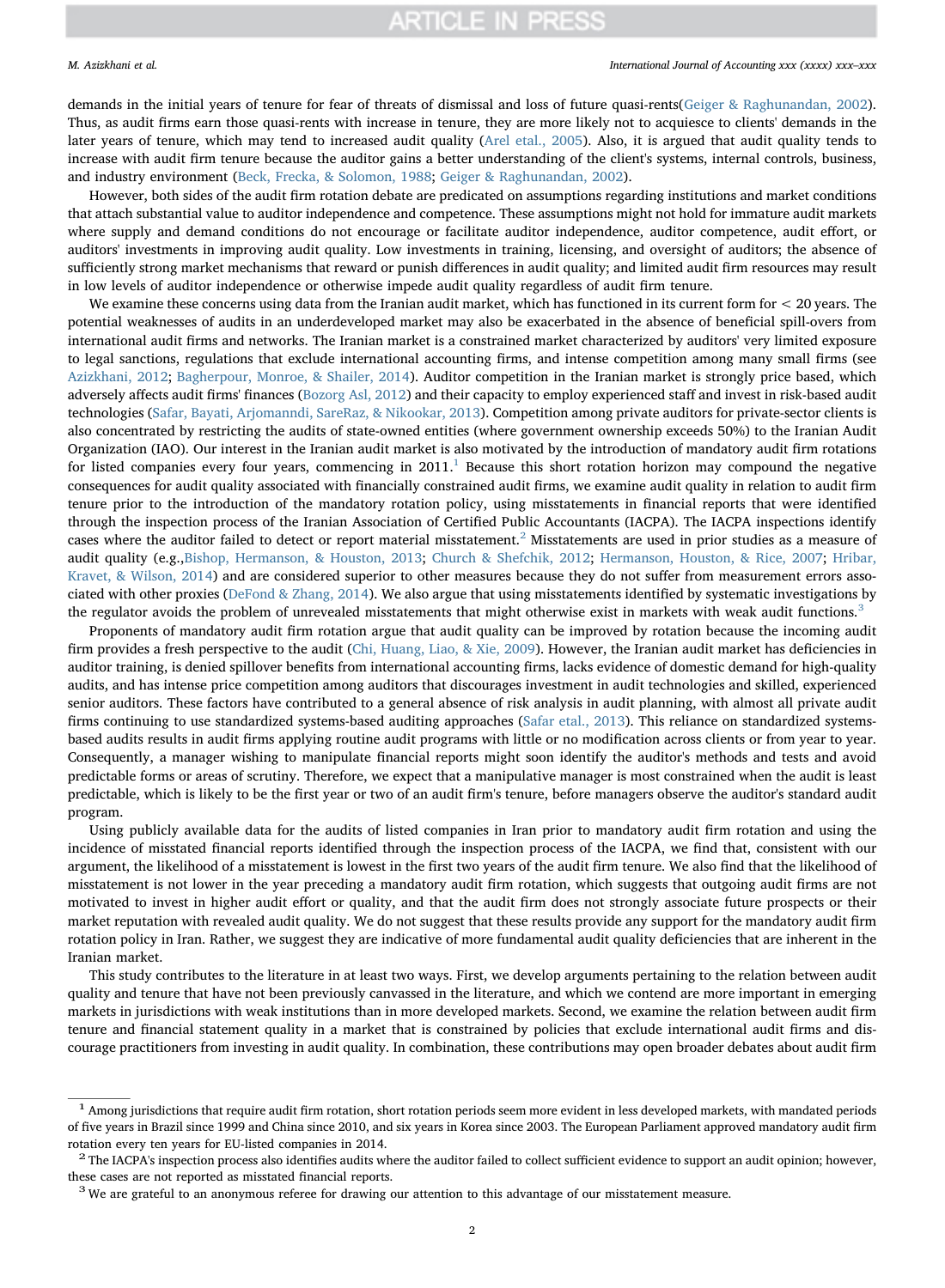tenure and audit quality in less mature audit markets.

Our findings have implications for policymakers, auditors, and users of financial reports. With the wave of recent interest in investment in the Iranian Economy resulting from lifting U.S. sanctions in 2016 and the Iranian Government's initiatives to attract foreign investors, the Iranian stock market is receiving attention from international investors. An important issue for investors entering foreign capital markets is how the auditors and audit quality affect information quality and asymmetry [\(Firth etal., 2012\)](#page-14-0). Also, our results may have implications for policy development in other transitional and emerging markets where institutions and market conditions do not encourage or facilitate auditor independence or auditor investment in improving audit quality, and where audit markets exhibit intense competition among small audit firms. However, given the unique features of the Iranian audit market (especially the absence of international accounting firms), applying the results in this study to other jurisdictions requires considerable caution.

The remainder of this paper is organized as follows. We describe the background and relevant aspects of the Iranian audit market and relate this to the prior literature to develop our hypotheses. [Section3](#page-4-0) then describes our research method and data. This is followed by our main results, discussion, and additional tests in [Section4.](#page-6-0) The final section provides concluding remarks.

### 2. Background and hypotheses

#### 2.1. Background

Prior to the Islamic Revolution in 1979, both national and international accounting firms operated in Iran. Since the revolution, international accounting firms have been banned from operating in Iran. In 1987, three state-affiliated audit firms (Nationalized Industries and Plan Organization, Mostazafan Foundation, and Shahed) were merged to create the Iranian Audit Organization (IAO), which became the sole provider of audit services to nationalized companies. Alongside the IAO, a few private accounting firms that were members of the Iranian Institute of Certified Accountants (IICA) were permitted to provide audit services to non-state-owned companies ([Bagherpour etal., 2014](#page-14-8)). In 1988, to promote economic growth and efficiency, Iran commenced a series of 5-year plans that included privatization policies. These privatization policies increased the number of companies listed on the Tehran Stock Exchange (TSE) and therefore increased the demand for audit services. The IAO was soon challenged by an increasing workload in providing audit services to a growing number of state-owned and privately owned companies, resulting in significant audit delays ([Azizkhani, 2012\)](#page-13-2). To address this problem, the Iranian Parliament passed the "Using the Services of Certified Public Accountants" Act in 1993, but this Act did not become effective until late 2001 because of administrative delays in incorporating the Iranian Association of Certified Public Accountants (IACPA).[4](#page-2-0)

Following the establishment of the IACPA in late 2001, many small private firms were licensed to provide audit services to listed companies, although the audit of companies with > 50% state ownership remained restricted to the IAO. The number of private audit firms competing in the listed companies' audit market grew quickly. In late 2001, there were 402 licensed auditors, of which 309 auditors were sole practitioners who were mostly providing services to small, non-listed clients, and 93 individuals were in an unknown number of partnerships that were the potential competitors for the audits of listed companies ([Bagherpour etal., 2014\)](#page-14-8); under IACPA rules, an audit firm licensed to audit listed companies must have a minimum of three CPAs. From 2001 to 2003, there was a 38% increase in the number of licensed private-sector auditors who were partners in audit firms [\(Bagherpour etal., 2014\)](#page-14-8). By December 2015, 267 private audit firms were listed as members of the IACPA[\(MohammadRezaee & Saleh, 2016\)](#page-14-16). As a result of this growth, the audit market rapidly evolved away from IAO dominance. The market share of the IAO decreased from 73% in 1998 to 24% in 2004, three years after the establishment of the IACPA([Azizkhani, 2012](#page-13-2)), and to 18% in 2010 [\(Azizkhani, Sami, & Amirkhani,](#page-14-17) [2017\)](#page-14-17). Throughout the 15 years of private-sector audit firm development in Iran, we do not observe the emergence of any large audit firms. This market structure suggests there has been continuously intense competition among small private audit firms for the available clients.

Iranian listed companies are typified by concentrated ownership, where controlling shareholders are usually directors and often the chief executive officers, and reliance on bank financing. Combined with weak regulatory support for minority shareholders to monitor companies' activities and operations, these circumstances contribute to a lack of market demand for audit quality ([Mashayekhi & Mashayekh, 2008](#page-14-18)). The demand for audit services is mainly driven from legal requirements such as the Trade Law and the IAO Establishment Act of 1983. In addition, Iranian auditors have relatively little litigation risk ([Bagherpour etal., 2014](#page-14-8); [Hassas](#page-14-19) [Yeganeh, 2006;](#page-14-19) [Mahmoudi, 2010](#page-14-20)). Article 154 of the Trade Law stipulates that the auditors must pay incurred losses to clients and third parties if those losses are caused by auditor negligence; however, there are no publicly reported cases of prosecution of auditors for negligence. The main risk for auditors in the case of audit failure is that the IACPA may suspend or cancel their CPA designation, although these cases are also rare [\(Mahmoudi, 2010](#page-14-20)). The absence of significant litigation risk reduces incentives for auditors to maintain their independence ([Shu, 2000\)](#page-15-2) or audit quality. In this environment, it is likely that the external audit is largely viewed as a legal requirement that imposes costs on companies without much benefit ([Hovansian Far, 2010](#page-14-21)). However, the Iranian Securities and

<span id="page-2-0"></span><sup>4</sup> Under the Using the Services of Certified Public Accountants Act that was passed in 1993, excluding companies with > 50% government ownership, companies are permitted to obtain their assurance services from private audit firms who are members of the IACPA. Consequently, after the establishment of the IACPA in 2001, many listed companies switched from the IAO to the members of the IACPA for their audits, which led to a significant decrease in the workload of the IAO. The market share of the IAO decreased from 73% in 1998 to 24% in 2004, three years after the establishment of the IACPA([Azizkhani, 2012\)](#page-13-2).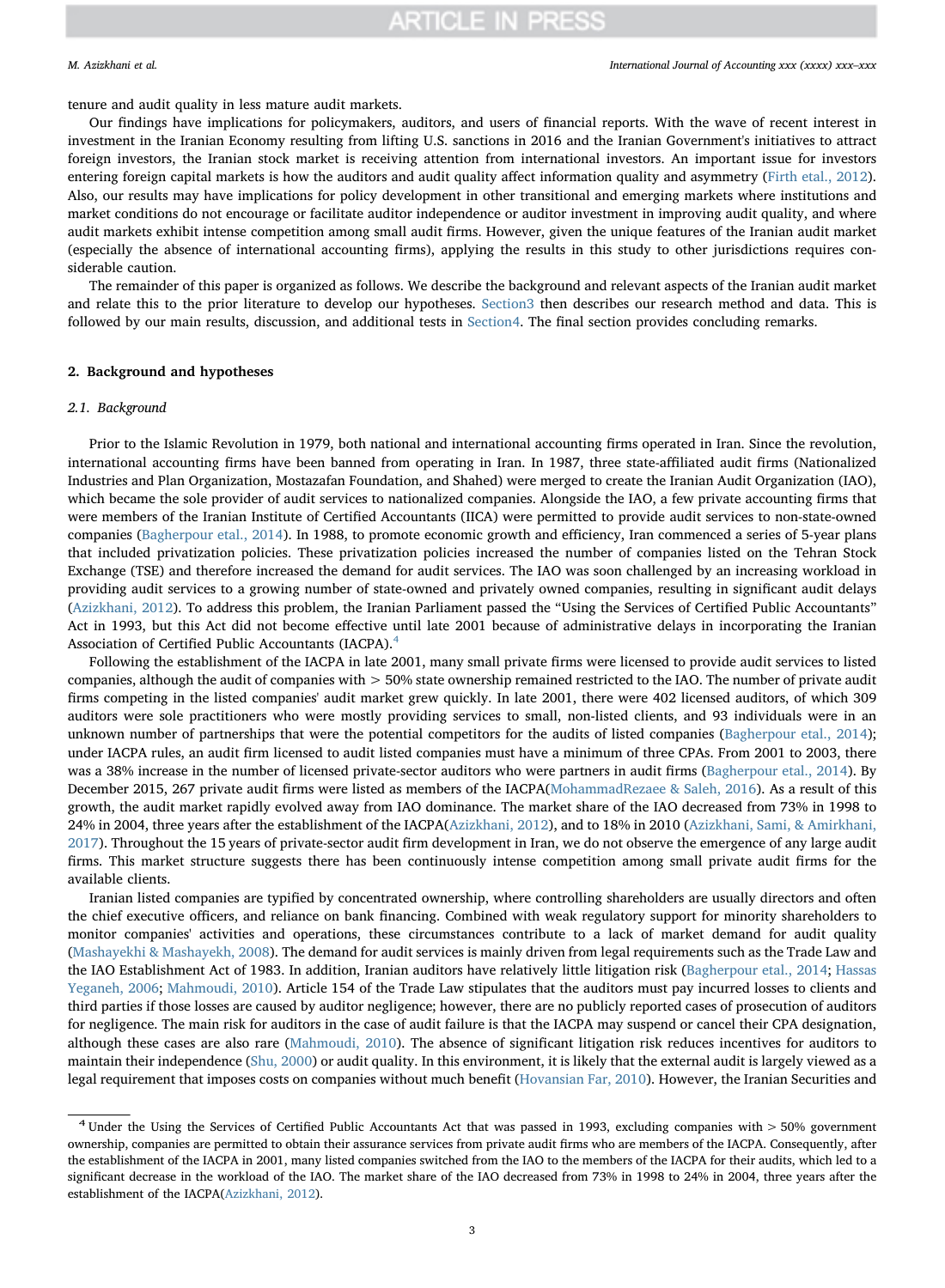Exchange Organization (SEO) and the IACPA appear to be increasing their efforts to monitor the audits of listed companies. For example, the SEO established the "Auditing and Financial Reporting" office, which is responsible for the registration of "SEO's Trusted Auditors" and monitoring the audit reports of listed companies ([SEO, 2005\)](#page-15-3). Deficiencies in the audit reports of listed companies identified by this office are referred to the IACPA Audit Inspection office for further investigation and disciplinary action.<sup>[5](#page-3-0)</sup>

### 2.2. Hypotheses

Proponents of mandatory audit firm rotation argue that periodic rotation of audit firms brings a fresh perspective to the audit [\(Chi](#page-14-15) [etal., 2009\)](#page-14-15) and reduces the economic bonding between audit firms and clients [\(DeAngelo, 1981\)](#page-14-1), which then enhances auditor independence and audit quality [\(GAO, 2003\)](#page-14-3). The proposal to mandate audit firm rotation is based on the belief that it promotes auditors' objectivity because the new audit firm is not influenced by prior judgments, compromises, or relationships. A new audit firm brings a fresh set of eyes and has the opportunity to raise issues that have been overlooked or settled in the past [\(Tan, 1995\)](#page-15-4). Proponents of mandatory audit firm rotation see this fresh perspective as a counter to long-termauditor-client relationships that could harm the auditor's independence and, in turn, audit quality. This position is supported by evidence that mandatory audit firm rotation enhances audit quality and financial reporting quality (e.g.[,Cahan & Zhang, 2006;](#page-14-22) [Firth etal., 2012;](#page-14-0) [Nagy, 2005\)](#page-14-23), particularly among smaller audit firms [\(Azizkhani, Monroe, & Shailer, 2013](#page-14-24)). Alternatively, the opponents of mandatory rotation of audit firms argue that audit quality increases with tenure as auditors gain client-specific knowledge ([Beck etal., 1988;](#page-14-7) [Geiger & Raghunandan, 2002](#page-14-6)). This argument is supported by evidence that audit quality and the quality of financial reporting increases with audit firm tenure (e.g.,[Carcello & Nagy, 2004;](#page-14-25) [Geiger & Raghunandan, 2002](#page-14-6); [Ghosh & Moon, 2005\)](#page-14-26). However, there is also evidence that differences in institutional factors can explain the differences in accounting and audit quality [\(Ball, Kothari, & Robin, 2000;](#page-14-27) [Francis & Wang, 2008;](#page-14-28) [Khurana & Raman, 2004](#page-14-29)).

While these competing hypotheses can be argued in relation to any audit market, we propose another line of reasoning that is based on the characteristics of the Iranian market. Essentially, we argue that the circumstances of the Iranian audit market give rise to the prospect that managers intent on manipulating financial statements are better able to anticipate and circumvent audit plans of incumbent auditors, compared to new auditors, because of the intense cost pressures on auditors, the lack of incentives for investing in higher quality audit technologies, and the consequential reliance on more predictable standardized systems–based audit programs.

The effects of independence and client knowledge related to audit firm tenure are based on assumptions regarding institutions and market structure that highly value auditor independence and competence. However, the nature of supply and demand factors in the Iranian audit market do not substantially encourage or facilitate auditor independence, audit effort, or auditor investments in improving audit technologies. The presence of many small audit firms driving intense supplier price-based competition in the market discourages investment in audit technologies, the employment of skilled senior staff, and adequate training of junior staff ([Safar etal.,](#page-15-1) [2013\)](#page-15-1). Combined with low demand for quality audits and weak mechanisms for rewarding or punishing differences in audit quality, these factors do not encourage auditor independence or high levels of engagement-specific risk analysis and audit planning, regardless of audit firm tenure.

The emphasis on price-based competition, rather than quality, in the Iranian audit market may be exacerbated by mandatory audit firm rotation. Iran's policy of mandatory audit firm rotation after four years of audit firm tenure was introduced in 2007, with the first compulsory rotations required in 2011. The stated intention of this policy is to reduce audit firms' incentives to develop longterm relationships with their clients so that their independence, objectivity, and professional skepticism may be improved. The fouryearcut-off period has been criticized by the profession as too short. [DailamiPour \(2012\)](#page-14-30) questions "why 4 years and not 5, 6, 7 years like other countries around the world" (p.3) and claims that, according to a member of the SEO's committee responsible for this policy, the four-yearcut-off was chosen to increase the opportunities for small audit firms to obtain clients. We argue that in the absence of other policies to promote audit quality, short tenure rotations among small audit firms maintain or exacerbate the intensity of price-based competition.

The intense competition weakens audit firms' revenue streams ([Bozorg Asl, 2012\)](#page-14-9). For example, in 2010, Iran's 210 private audit firms competed for the total revenues (from all sources) of \$92 million. Of this, 57% went to 21% of the firms (44 firms), leaving the other 166 firms sharing less than \$40 million ([Bozorg Asl, 2012\)](#page-14-9). The resulting cost pressures induce audit firms to largely employ junior accounting students on a casual basis [\(Hoshi, 2012](#page-14-31)). This implies weak supervision and a general lack of audit team experience, which is likely to negatively impact the quality of audits ([Carcello, Hermanson, & McGrath, 1992\)](#page-14-32). Combined with deficiencies in the education and training of auditors, the absence of spillovers from international accounting firms, and little market demand for high-quality audits, the intense price competition that discourages investments in audit technologies and skilled, experienced senior staff has contributed to a general absence of informed use of risk analyses in audit planning, with most private auditors continuing to use standardized systems-based auditing approaches ([Safar etal., 2013\)](#page-15-1). A fundamental assumption of systemsbased auditing is that if the management relies on their systems, then it is also appropriate for the auditor to rely on the same systems [\(Woodrow, 1997](#page-15-5)). This is likely to exacerbate threats to audit quality and, we suggest, renders audit plans of incumbent auditors more predictable by managers wishing to manipulate financial reports.

Reliance on systems-based audits without risk-based auditing approaches causes auditors to generally apply routine audit programs with little or no modification across clients or from year to year. [Ghaviandam \(2013\)](#page-14-33) provides anecdotal evidence that one of

<span id="page-3-0"></span><sup>5</sup> For more details about the Iranian audit market and audit environment, see [Bagherpour etal. \(2014\)](#page-14-8) and [MohammadRezaee, Mohd-Saleh, Ja](#page-14-34)ffar, [and Sabri \(2015\)](#page-14-34).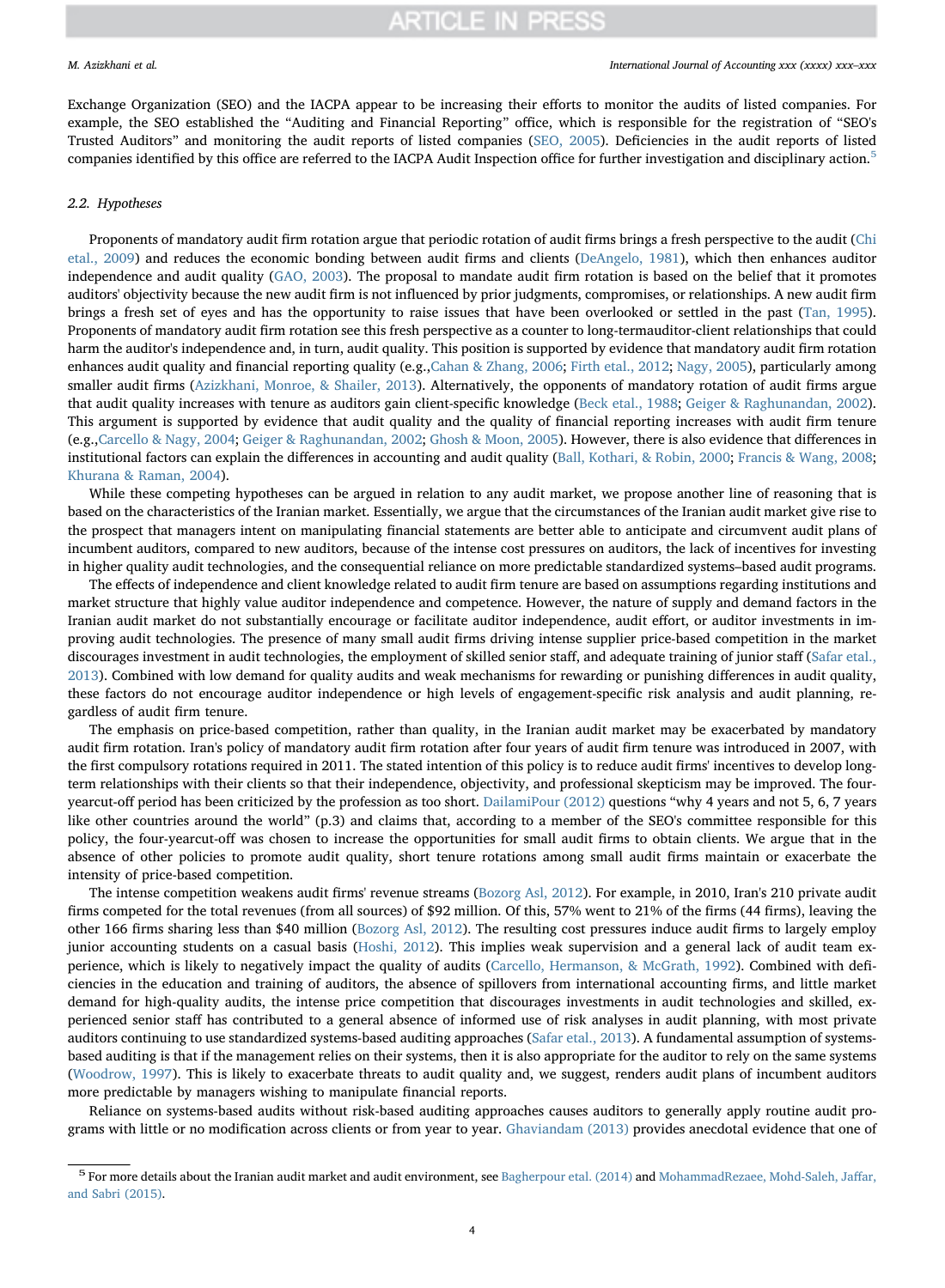### M. Azizkhani et al. *International Journal of Accounting xxx (xxxx) xxx–xxx*

the factors contributing to low-quality audits in Iran is the use of routine audit programs under systems-based audits. In addition, we held informal discussions with six CEOs and CFOs of TSE-listed firms, and they commented that their auditors use static audit programs; their awareness of such issues is consistent with our contention that auditor behavior is Iran becomes more predictable after the first year of audit firm tenure. The risks associated with this behavior are exacerbated by low audit engagement resourcing arising from cost pressures, meaning an auditor is less likely to obtain sufficient comprehensive audit evidence to test assertions and is more likely to rely on previous results in accepting the reliability of the client's systems. In these circumstances, a manager wishing to manipulate financial reports might soon identify the auditor's methods and plans, thus becoming more able to avoid predictable forms or areas of scrutiny. In this respect, a manipulative manager is most constrained when the audit is least predictable, which is likely to be in the first year or two of the engagement following a change in auditors. Therefore, we expect misstated financial reports to be less likely in the early years of audit firm tenure, as expressed in the following hypothesis:

## H1. The likelihood of a misstated financial report is lower in the early years of audit firm tenure.

It can be argued that our first hypothesis is also consistent with the argument that rotation of audit firms reduces the economic bonding between the audit firm and the client and brings a fresh perspective to the audit, which results in enhanced auditor independence and, in turn, audit quality. However, most prior research concerned with the auditor fresh perspective/independence hypothesis suggests that familiarity or incumbency threats to independence take several years to have any identifiable impact on audit quality. For example, [Chi and Huang \(2005\)](#page-14-35), [Boone, Khurana, and Raman \(2008\)](#page-14-36), and [Davis, Soo, and Trompeter \(2009\)](#page-14-37) find that audit quality deteriorates after 4.6 to 14 years of audit firm tenure. The auditor independence argument, which is concerned with auditor behavior, is supported by results that show an incumbent auditor scheduled for mandatory rotation in the next year may be sensitive to the reputational consequences of the incoming auditor revealing previous audit deficiencies; for example, [Lennox, Wu,](#page-14-38) [and Zhang \(2014\)](#page-14-38) find that the frequency of audit adjustments is higher during the departing partner's final year of tenure prior to mandatory audit partner rotation in China.

If the threat of such revelations influences the planning and conduct of the audit for the outgoing audit firm's final year of engagement, the likelihood of misstatements will be reduced for that year, as expressed in the following hypothesis:

## H2. The likelihood of a misstated financial report is lower in the final year of audit firm tenure before mandatory rotation.

If both H1 and H2 are supported, this will imply that auditor independence is the critical audit quality issue in the Iranian market. If H1 is supported but H2 is not, this will lend weight to our argument that it is the reduced predictability of the plans of the new audit firm, rather than the auditor's independence, that is enhanced by audit firm rotations in the Iranian market.

## <span id="page-4-0"></span>3. Research design

## 3.1. Model

We test our hypotheses using the following model, based on [Carcello and Nagy \(2004\)](#page-14-25):

*MISSTATED* =  $\beta_0 + \beta_1$ TENURE +  $\beta_2$ FINALYEAR +  $\beta_3$ LnTA +  $\beta_4$ LnAGE +  $\beta_5$ MTB +  $\beta_6$ BDOUT +  $\beta_7$ BDSIZE +  $\beta_8$ DUALITY + ε (1)

where:

MISSTATED = 1 if the company audited by a private audit firm is charged with misstated financial reports and identified by the IACPA as an auditor failure, and 0 otherwise;

TENURE = various measures of audit firm tenure. We variously use the continuous measure of audit firm tenure and various indicators of short tenure, where TENURE is set equal to 1 if the length of audit firm tenure is no more than one year, two years, three years, and 0 otherwise;

FINALYEAR = 1 if the audit firm in year t is scheduled for mandatory rotation at the end of the audit in year  $t + 1$  (audit firm tenure  $\geq$  4 years), and 0 otherwise;

 $LnTA$  = natural logarithm of total assets;

 $LnAGE =$  natural logarithm of the number of years the company has been listed on the TSE;

 $MTB$  = end-of-fiscal-year ratio of market value of equity to book value of equity;

 $BDOUT =$  the proportion of external (non-executive) directors on the board;

 $BDSIZE =$  the number of directors on the board;

 $DUALITY = 1$  if the chairman and CEO positions are held by the same persons, and 0 otherwise.

### 3.1.1. Dependent variable: misstated financial statements

The dependent variable MISSTATED indicates cases of misstated financial reports audited by private audit firms published in 2010 that were identified by the IACPA Inspection Office in 2011 as auditor failures.

## 3.1.2. Tenure variables

Consistent with prior research (e.g.[,Carcello & Nagy, 2004;](#page-14-25) [Johnson etal., 2002](#page-14-4); [Myers, Myers, & Omer, 2003\)](#page-14-39), we variously use indicator variables that identify short tenure as audit firm tenure of one year, two years or less, and three years or less to test H1, and variable FINALYEAR to test H2. To measure audit firm tenure, we searched backwards through a company's annual reports to identify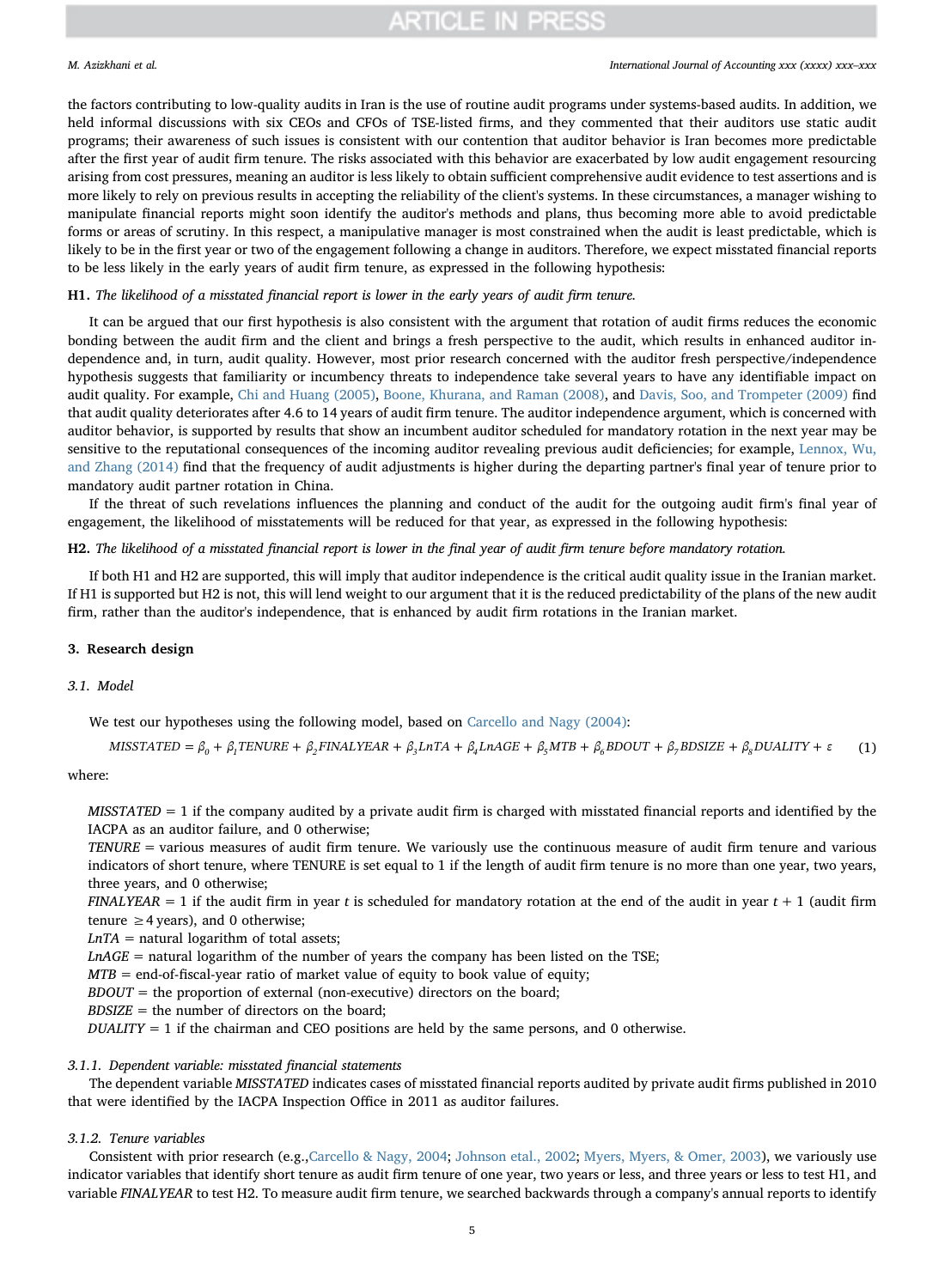#### M. Azizkhani et al. *International Journal of Accounting xxx (xxxx) xxx–xxx*

the first year the auditor's report is signed by the 2010 incumbent auditor. We first estimate our model measuring TENURE continuously as the number of consecutive years that the audit firm has audited the client, then using indicator variables for short, medium, and long tenure.

## 3.1.3. Control variables

Consistent with [Carcello and Nagy \(2004\),](#page-14-25) we control for variables that prior research shows affect the probability of fraudulent financial reporting. These controls are: firm size using the natural logarithm of total assets  $(LnTA)$ , because prior research shows that smaller firms are more prone to fraud [\(Beasley, Carcello, & Hermanson, 1999\)](#page-14-40); listing age (LnAGE), because prior research finds that fraudulent financial reporting is more likely in firms that have more recently been listed in national stock exchanges [\(Beneish, 1999;](#page-14-41) [Carcello & Nagy, 2004](#page-14-25)); market-to-book ratio (MTB), because an expectation to achieve high growth may increase the probability that management will engage in fraudulent accounting practices ([Carcello & Nagy, 2004](#page-14-25)); the percentage of external (non-executive) directors on the board (BDOUT), because prior research finds that firms with a higher proportion of external directors are less likely to engage in fraudulent financial reporting ([Beasley, 1996;](#page-14-42) [Carcello & Nagy, 2004](#page-14-25); [Uzun, Szewczyk, & Varma, 2004\)](#page-15-6); the number of directors on the board (BDSIZE), because prior research finds a positive association between board size and fraudulent reporting ([Beasley, 1996](#page-14-42); [Carcello & Nagy, 2004](#page-14-25)); and whether the same person holds the positions of chairman and CEO of the firms (DUALITY), because prior research finds higher incidence of fraudulent reporting in firms where the same person holds both positions ([Beasley, 1996](#page-14-42); [Carcello & Nagy, 2004;](#page-14-25) [Dechow, Sloan, & Sweeney, 1996](#page-14-43)).<sup>6</sup>

## 3.2. Sample

Our population of interest is the 420 publicly traded Iranian companies that were audited by private-sector audit firms in 2010.<sup>[7](#page-5-1)</sup> The year is dictated by the availability of misstatement data. The IACPA inspects all audited financial reports of listed firms in the TSE every year; the reports are not normally publicly available, but we obtained access to the IACPA's inspection reports produced in 2011; from these, we identified 40 cases where companies audited by private-sector audit firms had misstated financial reports issued for the 2010 financial year. Our discussion with members of the IACPA's Inspection Office confirmed that the identified misstated financial reports are only those where the auditor failed to detect or report a material misstatement in financial reports. We obtained company financial data from RDIS (the online database of the SEO), TADBIRPARDAZ, and RAH AVARD NOVIN databases.  $8$  Corporate governance data are hand collected. After excluding cases with missing financial or corporate governance data, our final sample consists of 343 firms, of which 33 had identified misstated reports.<sup>[9](#page-5-3)</sup>

Types of misstatements identified by the IACPA's Inspection Office are summarized in [Table1](#page-6-1). Most cases involved overstatements of profit, with 37% identified as revenue overstatements, 31% as understatements of expenses and liabilities, and 18% as revenue recognition and tax-related issues. The remaining cases had issues concerning contingent liabilities, disclosure of related-party transactions, or consolidations (e.g., failing to include a subsidiary).<sup>[10](#page-5-4)</sup>

## 3.3. Descriptive statistics

The frequency distribution of TENURE and descriptive statistics for all variables in the misstatement model are reported in [Table2.](#page-6-2) All continuous variables are winsorized at the 1st and 99th percentiles.<sup>[11](#page-5-5)</sup> Panel A reports the frequency of audit firm tenure across the range of one to ten years (ten years is the maximum possible tenure in 2010, given that relevant auditor licensing was introduced in 2001). Around 43% of companies have audit tenures of three years or less, with a substantial proportion (19% of the total sample) having new auditors (tenure of 1 year). Panel B reports the distribution of MISSTATED by audit firm tenure, which shows around 30.3% of identified MISSTATED cases are firms with TENURE of three years or less. The descriptive statistics in Panel C show that audit firm tenure has a mean of 5.2 and median of 5 years. Approximately half of the audits in our sample (51%) are in the final year of the audit firm tenure before mandatory rotation in 2011 (tenure of ≥4 years); 66% of the board members are non-executives (BDOUT) on average, and the chairman and CEO positions are held by the same person in 19% of the sample.

Pearson correlation coefficients are reported in [Table3](#page-7-0). The correlations between MISSTATED and either TENURE or FINALYEAR are not significant. MISSTATED is positively correlated with DUALITY and negatively correlated with company size (LnTA), listing age (LnAGE), and board size (BDSIZE). The largest correlations between the independent variables are between LnAGE and TENURE

<span id="page-5-0"></span><sup>6</sup> We also control for companies reporting losses (LOSS), stock returns (RETURN), and government ownership (GOWN), and include an indicator variable to measure financial stress (STRESS). None of these variables are significant, and their inclusion or omission does not affect the results for our test variables. We do not control for audit committee characteristics because audit committees are not required in Iran and were rarely used during our study period.

<span id="page-5-1"></span><sup>7</sup> Publicly traded companies are listed on the Tehran Stock Exchange (TSE) or on the OTC market.

<span id="page-5-2"></span><sup>8</sup> The RDIS database is available at [www.rdis.ir](http://www.rdis.ir). TADBIRPARDAZ and RAHAVARD NOVIN are two commercial Iranian databases that contain

<span id="page-5-3"></span>financial data of listed firms.<br><sup>9</sup> As reported in the sensitivity analysis, we also use the model in [Hribar etal. \(2014\)](#page-14-13) to test the robustness of our results using a larger sample size.<br><sup>10</sup> The types of misstatements i

<span id="page-5-4"></span>other jurisdictions. For example, 55% of misstatements for U.S. firms reported in [Hermanson etal. \(2007\)](#page-14-12) and [Bishop etal. \(2013\)](#page-14-10) are cases with assets, revenue, and profit overstatements.  $11$  Our results are unchanged when we estimate our model using non-winsorized variables.

<span id="page-5-5"></span>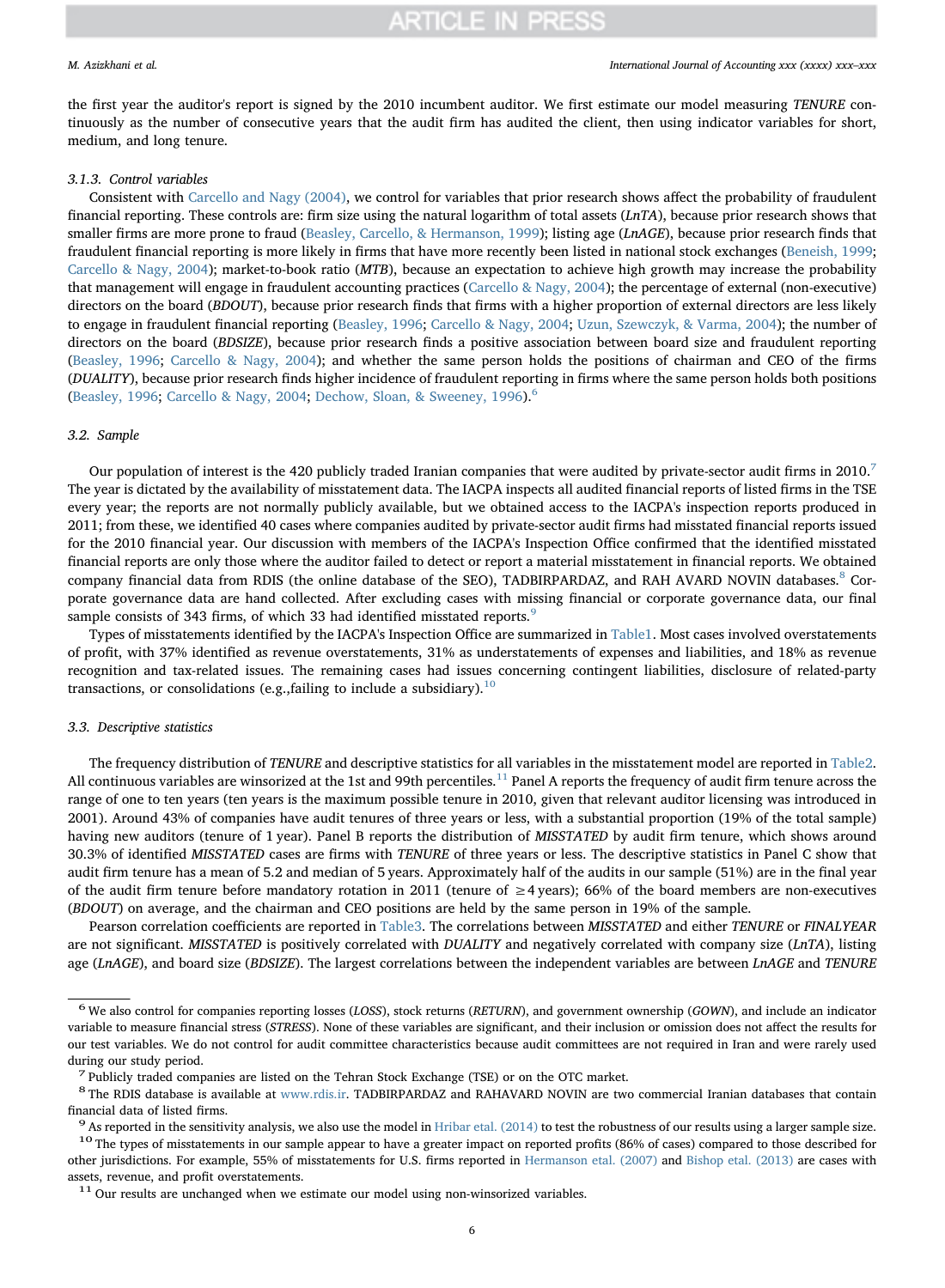## <span id="page-6-1"></span>Table1

Types of misstatements.

| Items in misstated financial reporting (37 cases)                                                                                                                                                                                                                                                                                                                                                         | $\frac{0}{0}$ |
|-----------------------------------------------------------------------------------------------------------------------------------------------------------------------------------------------------------------------------------------------------------------------------------------------------------------------------------------------------------------------------------------------------------|---------------|
| Income and assets recognition: Restatements (prior adjustments), overstated income, and current assets<br>Understatement of expenses/liabilities: Capitalization of current expenditures, deferred items<br>Improper revenue recognition and tax problems<br>Inadequate disclosure, improper consolidated financial reports, inadequate disclosure of related party transactions & contingent liabilities |               |

<span id="page-6-2"></span>

| Table2                  |  |
|-------------------------|--|
| Descriptive statistics. |  |

| Panel A: Distribution of TENURE ( $n = 343$ )               |              |                |      |                |      |                |                |                |                |              |
|-------------------------------------------------------------|--------------|----------------|------|----------------|------|----------------|----------------|----------------|----------------|--------------|
|                                                             | $\mathbf{1}$ | $\overline{2}$ | 3    | $\overline{4}$ | 5    | 6              | $\overline{7}$ | 8              | 9              | 10           |
| Frequency                                                   | 65           | 41             | 43   | 26             | 32   | 12             | 13             | 15             | 23             | 73           |
| % of cases                                                  | 19.0         | 11.9           | 12.5 | 7.6            | 9.3  | 3.5            | 3.8            | 4.4            | 6.7            | 21.3         |
| Cumulative %                                                | 19.0         | 30.9           | 43.4 | 51.0           | 60.3 | 63.8           | 67.6           | 72.0           | 78.7           | 100          |
| Panel B: Distribution of MISSTATED over TENURE ( $n = 33$ ) |              |                |      |                |      |                |                |                |                |              |
|                                                             | $\mathbf{1}$ | $\overline{2}$ | 3    | $\overline{4}$ | 5    | 6              | 7              | 8              | 9              | 10           |
| Frequency                                                   | $\mathbf{2}$ | 3              | 5    | $\overline{4}$ | 5    | $\overline{4}$ | 3              | $\overline{2}$ | $\overline{2}$ | 3            |
| % of cases                                                  | 6.1          | 9.1            | 15.1 | 12.1           | 15.1 | 12.1           | 9.1            | 6.1            | 6.1            | 9.1          |
| Cumulative %                                                | 6.1          | 15.2           | 30.3 | 42.4           | 57.5 | 69.6           | 78.7           | 84.8           | 90.9           | 100          |
| Panel C: Descriptive statistics                             |              |                |      |                |      |                |                |                |                |              |
| Variable                                                    |              | Mean           |      | Median         |      | SD             |                | Min            |                | Max          |
| <b>TENURE</b>                                               |              | 5.19           |      | 5              |      | 3.41           |                | $\mathbf{1}$   |                | 10           |
| <b>FINALYEAR</b>                                            |              | 0.51           |      | $\mathbf{1}$   |      | n.a.           |                | $\Omega$       |                | 1            |
| LnTA                                                        |              | 13.555         |      | 13.405         |      | 1.604          |                | 10.648         |                | 17.682       |
| LnAGE                                                       |              | 2.493          |      | 2.565          |      | 0.627          |                | $\mathbf{0}$   |                | 3.637        |
| <b>MTB</b>                                                  |              | 1.800          |      | 1.464          |      | 1.737          |                | $-2.505$       |                | 7.098        |
| <b>BDSIZE</b>                                               |              | 5.18           |      | 5              |      | 0.702          |                | 3              |                | 11           |
| <b>BDOUT</b>                                                |              | 0.655          |      | 0.600          |      | 0.208          |                | 0.14           |                | 0.8          |
| <b>DUALITY</b>                                              |              | 0.19           |      | $\mathbf{0}$   |      | n.a.           |                | $\mathbf{0}$   |                | $\mathbf{1}$ |

MISSTATED equals 1 if the company audited by a private audit firm is charged with misstated financial reports and identified by the IACPA as an auditor failure, and 0 otherwise; TENURE is the number of years the firm is audited by the current auditor; FINALYEAR equals 1 if the auditor in year t is scheduled for mandatory rotation at the end of the audit in year  $t + 1$  (audit firm tenure  $\geq 4$  years); LnTA is the natural logarithm of the firm's total assets; LnAGE is the natural logarithm of the firm's listing age in TSE; MTB is the end-of-fiscal-year ratio of market value of equity to book value of equity; BDSIZE is the number of directors on the board; BDOUT is the proportion of outside (or non-executive) directors on the board; DUALITY is 1 if the chairman and CEO positions are held by the same person, 0 otherwise. All continuous variables are winsorized at the 1st and 99th percentiles.

 $(0.30)$  and between LnTA and LnAGE  $(0.20)$ ; these do not suggest that collinearity is likely to be an issue in our model. We also test for multicollinearity effects using variance inflation factors and condition indices. The results do not identify any significant multicollinearity effects for our regression results.

## <span id="page-6-0"></span>4. Results

## 4.1. Univariate comparisons

We compare the means of independent variables in our model for firms with and without misstated financial reports, as reported in [Table4.](#page-7-1) The mean differences are not significant for TENURE and FINALYEAR, but there are significant differences for some control variables. On average, compared to companies that do not have identified misstatements, companies with misstatements have smaller boards, are smaller in terms of total assets, have smaller listing ages, and are more likely to have the same person holding the positions of CEO and chair of the board, confirming the appropriateness of controlling for these effects in our model.

### 4.2. Multivariate analysis

The results for the logistic regression model used to estimate the relation between audit firm tenure and misstated financial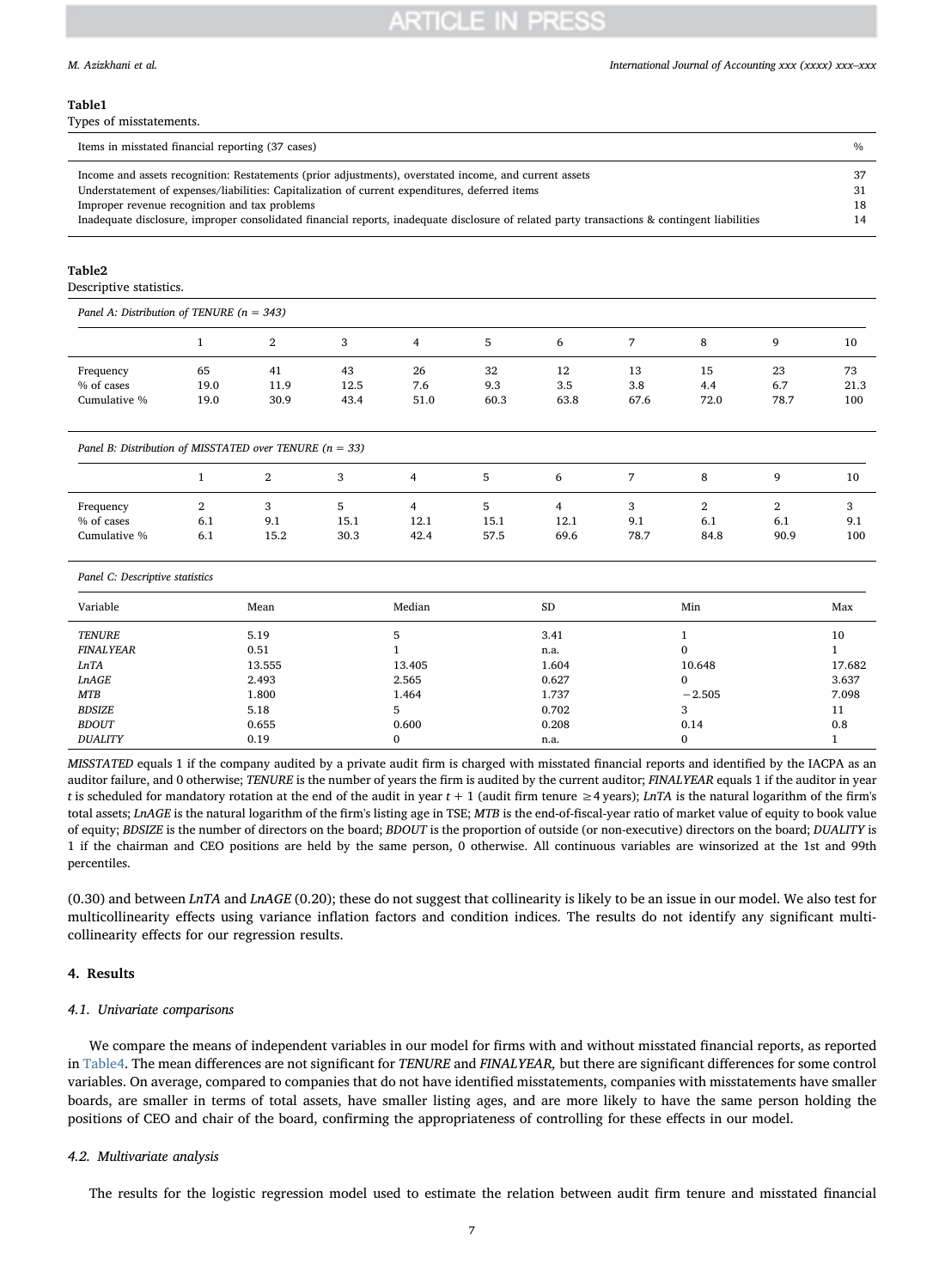# <span id="page-7-0"></span>Table3

| Correlation matrix. |  |
|---------------------|--|
|                     |  |

| 1 MISSTATED<br>0.029<br>2 TENURE<br>$-0.008$<br>$-0.010$<br>3 FINALYEAR                                                                                                                                                                                                                                                                                                                                   | Variable |            | $\overline{2}$ | 3     | 4 | 5 | 6 | 7 | 8           |
|-----------------------------------------------------------------------------------------------------------------------------------------------------------------------------------------------------------------------------------------------------------------------------------------------------------------------------------------------------------------------------------------------------------|----------|------------|----------------|-------|---|---|---|---|-------------|
| $0.202***$<br>$-0.129***$<br>$0.301***$<br>5 LnAGE<br>$-0.021$<br>6 MTB<br>0.003<br>$0.077*$<br>0.055<br>0.004<br>$-0.030$<br>0.007<br>$-0.091**$<br>$0.025*$<br>7 BDOUT<br>$-0.031$<br>$-0.026$<br>$-0.058$<br>0.005<br>$0.051*$<br>$0.118**$<br>8 BDSIZE<br>$-0.047*$<br>$-0.059$<br>0.007<br>$-0.012$<br>$0.065*$<br>0.002<br>$0.032*$<br>$0.076**$<br>0.021<br>0.001<br>$0.014**$<br><b>9 DUALITY</b> | 4 LnTA   | $-0.088**$ | $0.067*$       | 0.018 |   |   |   |   | $-0.132***$ |

⁎ , ⁎⁎, and ⁎⁎⁎ denote significance levels of 10%, 5%, and 1%, respectively. Number of observations is 343.

MISSTATED equals 1 if the company audited by a private audit firm is charged with misstated financial reports and identified by the IACPA as an auditor failure, and 0 otherwise; TENURE is the number of years the firm is audited by the current auditor; FINALYEAR equals 1 if the auditor in year t is scheduled for mandatory rotation at the end of the audit in year  $t + 1$  (audit firm tenure  $\geq 4$  years). LnTA is the natural logarithm of the firm's total assets; LnAGE is the natural logarithm of the firm's listing age in TSE; MTB is the end-of-fiscal-year ratio of market value of equity to book value of equity; BDSIZE is the number of directors on the board; BDOUT is the proportion of outside (or non-executive) directors on the board; DUALITY is 1 if the chairman and CEO positions are held by the same person, 0 otherwise. All continuous variables are winsorized at the 1st and 99th percentiles.

### <span id="page-7-1"></span>Table4

Differences in variable means for misstated versus non-misstated firms.

| Variable         | Misstated $(n = 33)$ | Non-misstated $(n = 310)$ | Differences in means |
|------------------|----------------------|---------------------------|----------------------|
|                  | (1)                  | (2)                       |                      |
|                  | Mean (std. dev)      | Mean (std. dev)           | $(1-2)$              |
| <b>TENURE</b>    | 5.19 (2.828)         | 5.24 (3.468)              | $-0.05$              |
| <b>FINALYEAR</b> | $0.53$ (n.a.)        | $0.51$ (n.a.)             | 0.02                 |
| LnTA             | 13.25 (1.459)        | 13.58 (1.617)             | $-0.33*$             |
| LnAGE            | 2.47(0.641)          | 2.71(0.418)               | $-0.24*$             |
| MTB              | 1.840 (1.750)        | 1.422 (1.587)             | $0.418*$             |
| <b>BDSIZE</b>    | 5.12 (0.492)         | 5.19 (0.721)              | 0.07                 |
| <b>BDOUT</b>     | 0.661(0.206)         | 0.654(0.208)              | 0.07                 |
| <b>DUALITY</b>   | $0.21$ (n.a.)        | $0.17$ (n.a.)             | $0.04**$             |

\*, \*\*, and \*\*\* denote significance levels of 10%, 5%, and 1%, respectively.

MISSTATED equals 1 if the company audited by a private audit firm is charged with misstated financial reports and identified by the IACPA as an auditor failure, and 0 otherwise;TENURE is the number of years the client is audited by the current auditor; FINALYEAR equals 1 if the auditor in year t is scheduled for mandatory rotation at the end of the audit in year  $t + 1$  (audit firm tenure  $\geq 4$  years); LnTA is the natural logarithm of the firm's total assets; LnAGE is the natural logarithm of the firm's listing age in TSE; MTB is the end-of-fiscal-year ratio of market value of equity to book value of equity; BDSIZE is the number of directors on the board; BDOUT is the proportion of outside (or non-executive) directors on the board; DUALITY is 1 if the chairman and CEO positions are held by the same person, 0 otherwise. All continuous variables are winsorized at the 1st and 99th percentiles.

reports are reported in [Table5](#page-8-0). All models are significant  $(p < .001)$ , and the pseudo-R<sup>2</sup> ranges from 0.07 to 0.10. The non-significant results for the Hosmer-Lemeshowgoodness-of-fit tests ([Hosmer & Lemeshow, 2000\)](#page-14-44) suggest the data fit the model well. To assess the accuracy of our models in discriminating between misstated and non-misstated cases, we use the receiver operating characteristic (ROC) curve analysis ([Zweig & Campbell, 1993\)](#page-15-7). The areas under the ROC curve in our models range from 0.74 to 0.77, suggesting a fair level of accuracy for our models in discriminating misstated and non-misstated cases.

In our first regression, we estimate the relation between misstatements and audit firm tenure using a continuous measure of TENURE, as reported in column 1 of [Table5,](#page-8-0) and we do not find a significant relation (the relation is also not significant using the natural log of tenure). We then estimate short-tenure effects by using indicator variables in cases where audit firm tenure is one year (column 2), two years or less (column 3), and three years or less (column 4). All three indicators of short tenure have a negative coefficient, but the effects are significant (on a two-tail basis) only for the tenure indicators of one year and two years or less. These results provide support for our first hypothesis, which predicted a lower likelihood of misstated financial reports in the early years of audit firm tenure. The results for FINALYEAR are not significant in columns 2 and 3 and thus do not support H2, which predicted a lower likelihood of misstated financial reports in the year preceding mandatory audit firm rotation.

Because the base case for the short tenure indicators assumes all longer tenures have uniform effects on the likelihood of misstatements, we also estimate the model using indicators for a medium tenure (3 to 6 years) and a long tenure (7 or more years), with a short tenure of 2 years or less as the base case, without the correlated FINALYEAR indicator, as reported in column 5. This also provides a reasonable distribution of cases across the short, medium, and long tenure groups (31%, 33%, and 36%, respectively). The results show that the risk of misstatement is higher in medium tenure engagements than in short tenure engagements.

The coefficients for several control variables are significant across regressions 1–5. The likelihood of companies having their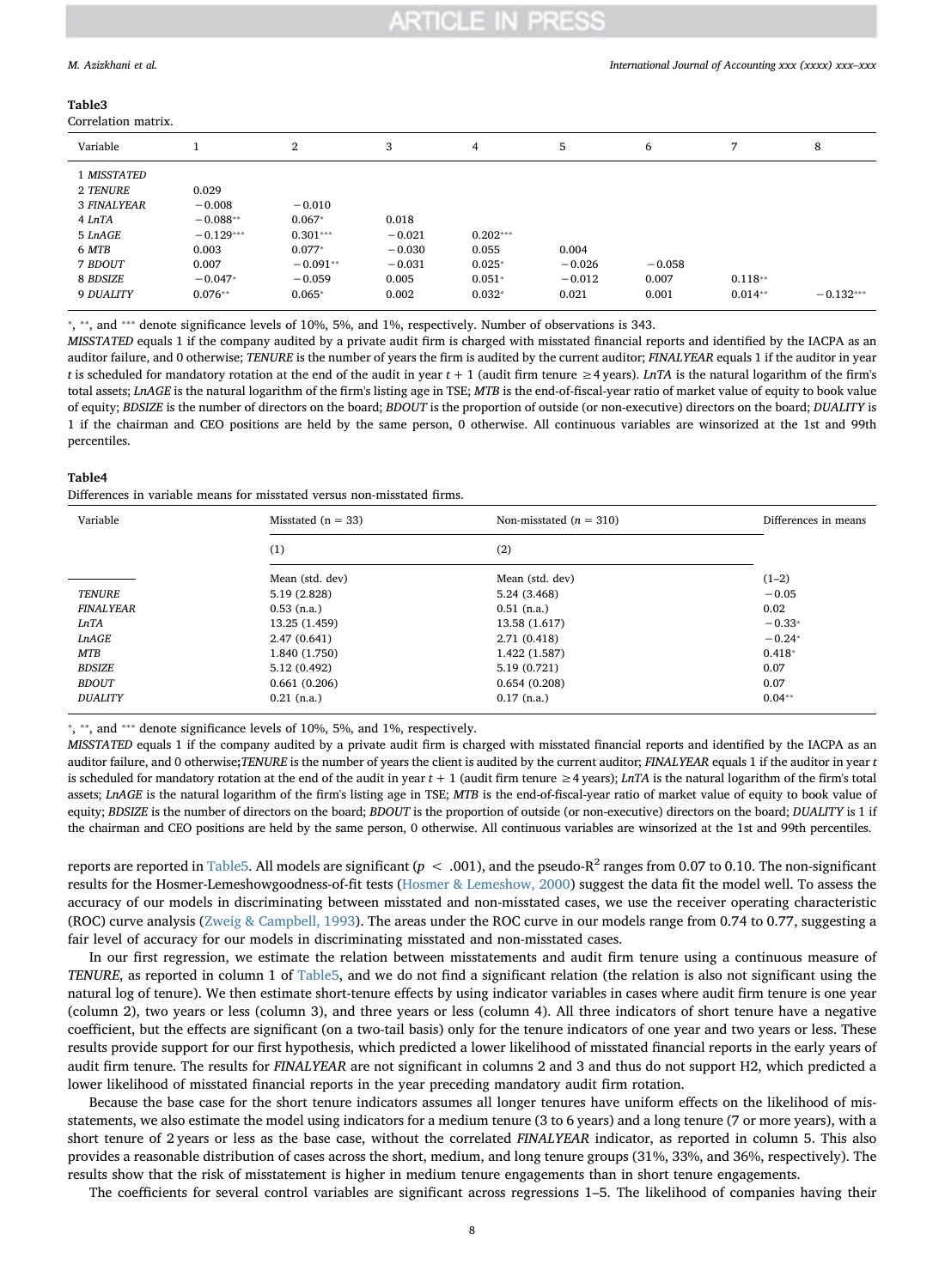### <span id="page-8-0"></span>Table5

Logistic regression ( $n = 343$ ).

|                               |        | 1                            |                              | $\overline{2}$ |                                | 3                               |                                | 4                               |                                | 5           |                                |
|-------------------------------|--------|------------------------------|------------------------------|----------------|--------------------------------|---------------------------------|--------------------------------|---------------------------------|--------------------------------|-------------|--------------------------------|
|                               |        | Tenure as number of<br>years |                              |                | Short tenure $(=1$ year)       | Short tenure<br>$(\leq2 years)$ |                                | Short tenure<br>$(\leq3 years)$ |                                |             | Medium and long tenure         |
| Variable                      | Pred   | Coefficient                  | p value<br>forWald<br>Chi-Sa | Coefficient    | p value<br>forWald<br>$Chi-Sq$ | Coefficient                     | p value<br>forWald<br>$Chi-Sq$ | Coefficient                     | p value<br>forWald<br>$Chi-Sq$ | Coefficient | p value<br>forWald<br>$Chi-Sq$ |
| <b>TENURE Continuous</b>      | -      | 0.004                        | 0.447                        |                |                                | $\qquad \qquad$                 |                                |                                 |                                |             | -                              |
| $TENURE \leq 1$ year          | -      |                              |                              | $-1.609$       | 0.016                          | -                               | -                              | -                               |                                |             | -                              |
| $TENURE \leq 2 \text{ years}$ |        |                              |                              |                |                                | $-1.133$                        | 0.020                          |                                 |                                |             | -                              |
| $TENURE \leq 3 \text{ years}$ |        |                              |                              |                |                                | -                               |                                | $-0.293$                        | 0.411                          |             | -                              |
| $TENURE = 3-6$ years          | $+$    |                              |                              |                |                                | -                               | -                              |                                 |                                | 1.588       | 0.001                          |
| $TENURE \geq 7$ years         | $^{+}$ |                              |                              |                | -                              |                                 | -                              | -                               | -                              | 0.464       | 0.191                          |
| <b>FINALYEAR</b>              |        |                              |                              | $-0.117$       | 0.383                          | $-0.208$                        | 0.115                          | $-0.060$                        | 0.250                          |             | -                              |
| LnTA                          | -      | $-0.173$                     | 0.073                        | $-0.173$       | 0.072                          | $-0.174$                        | 0.074                          | $-0.183$                        | 0.063                          | $-0.187$    | 0.061                          |
| LnAGE                         | -      | $-0.691$                     | 0.018                        | $-0.620$       | 0.023                          | $-0.618$                        | 0.020                          | $-0.668$                        | 0.022                          | $-0.794$    | 0.011                          |
| <b>MTB</b>                    | $^{+}$ | 0.116                        | 0.085                        | 0.107          | 0.082                          | 0.113                           | 0.078                          | 0.117                           | 0.080                          | 0.100       | 0.087                          |
| <b>BDSIZE</b>                 | $+$    | $-0.341$                     | 0.329                        | $-0.265$       | 0.230                          | $-0.141$                        | 0.350                          | $-0.132$                        | 0.356                          | $-0.239$    | 0.248                          |
| <b>BDOUT</b>                  | -      | $-0.277$                     | 0.383                        | $-0.379$       | 0.323                          | $-0.035$                        | 0.312                          | $-0.042$                        | 0.486                          | $-0.200$    | 0.412                          |
| <b>DUALITY</b>                | $+$    | 0.564                        | 0.041                        | 0.562          | 0.040                          | 0.569                           | 0.032                          | 0.561                           | 0.046                          | 0.572       | 0.043                          |
| Constant                      |        | $-0.133$                     | 0.000                        | $-0.425$       | 0.001                          | $-1.071$                        | 0.000                          | $-1.695$                        | 0.002                          | $-3.899$    | 0.086                          |
| LR chi <sup>2</sup> (6)       |        |                              | 11.15                        |                | 18.62                          |                                 | 18.47                          |                                 | 12.09                          |             | 18.77                          |
| Pseudo $R^2$                  |        |                              | 0.072                        |                | 0.075                          |                                 | 0.073                          |                                 | 0.067                          |             | 0.102                          |
| ROC curve area                |        |                              | 0.772                        |                | 0.749                          |                                 | 0.742                          |                                 | 0.772                          |             | 0.769                          |
| Hosmer-Lemeshow statistic     |        |                              | 325.07                       |                | 360.79                         |                                 | 354.34                         |                                 | 374.65                         |             | 357.88                         |
| $(\text{prob} > \chi^2)$      |        |                              | (0.581)                      |                | (0.909)                        |                                 | (0.943)                        |                                 | (0.794)                        |             | (0.944)                        |

MISSTATED equals 1 if the company audited by a private audit firm is charged with misstated financial reports and identified by the IACPA as an auditor failure, and 0 otherwise;TENURE is the number of years the client is audited by the current auditor; FINALYEAR equals 1 if the auditor in year t is scheduled for mandatory rotation at the end of the audit in year  $t + 1$  (audit firm tenure  $\geq 4$  years); LnTA is the natural logarithm of the firm's total assets; LnAGE is the natural logarithm of the firm's listing age in TSE; MTB is the end-of-fiscal-year ratio of market value of equity to book value of equity; BDSIZE is the number of directors on the board; BDOUT is the proportion of outside (or non-executive) directors on the board; DUALITY is 1 if the chairman and CEO positions are held by the same person, 0 otherwise. All continuous variables are winsorized at the 1st and 99th percentiles.

financial reports identified as misstated increases as market-to-book ratio (MTB) and DUALITY increase and decreases as size (LnTA) and listing age (LnAGE) increase. These effects are generally consistent with [Carcello and Nagy \(2004\).](#page-14-25)

## 4.3. Robustness to alternative model specification

In our main analysis, following [Carcello and Nagy \(2004\)](#page-14-25), we used model 1, but lost 66 observations because of missing data for some corporate governance variables. In this section, we assess the robustness of our results using an alternate specification (model 2), based on [Hribar etal. \(2014\)](#page-14-13), that results in fewer missing cases.

$$
MISSTATED = \beta_0 + \beta_1 TENURE + \beta_2 FINALYEAR + \beta_3 SOFTAS SETS + \beta_4 LOSS + \beta_5 \triangle REC + \beta_6 \triangle INV + \beta_7 \angle CFO + \beta_8 \angle OPI
$$
  
+  $\beta_9 ABACC + \beta_{10} \triangle EARNINGS + \beta_{11} \triangle OPCASH + \beta_{12} LnTA + \varepsilon$  (2)

where:

SOFTASSETS = total assets minus cash, property, plant and equipment, divided by total assets;

 $LOSS = 1$  if the client reported loss in the current year, 0 otherwise;

 $\Delta$ REC = change in accounts receivable from year t – 1 to year t;

 $\Delta$ *INV* = change in inventory from year  $t - 1$  to year  $t$ ;

 $∂CFO =$  standard deviation of cash flows from operation for years  $t - 2$  to t;

 $∂OPI$  = standard deviation of operating earnings before interest and tax for years  $t - 2$  to t;

ABACC = the absolute value of abnormal accruals, measured as the residuals using the modified Jones model that controls for differences in performance (as described in [Kothari, Leone, & Wasley, 2005](#page-14-45));

 $\triangle EARNINGS$  = change in net profit (loss) from year  $t - 1$  to year t;

 $\Delta$ OPCASH = change in cash from operations from year  $t - 1$  to year t, measured as the change in operating income minus the change in accounts receivable;

 $LnTA$  = natural logarithm of firms' total assets.

All other variables are defined as in model 1.

This model represents a different approach to that underlying model 1 because the control variables emphasize accounting-based measures in place of the corporate governance variables. Model 2 controls for SOFTASSETS (assets that are neither cash nor PP&E)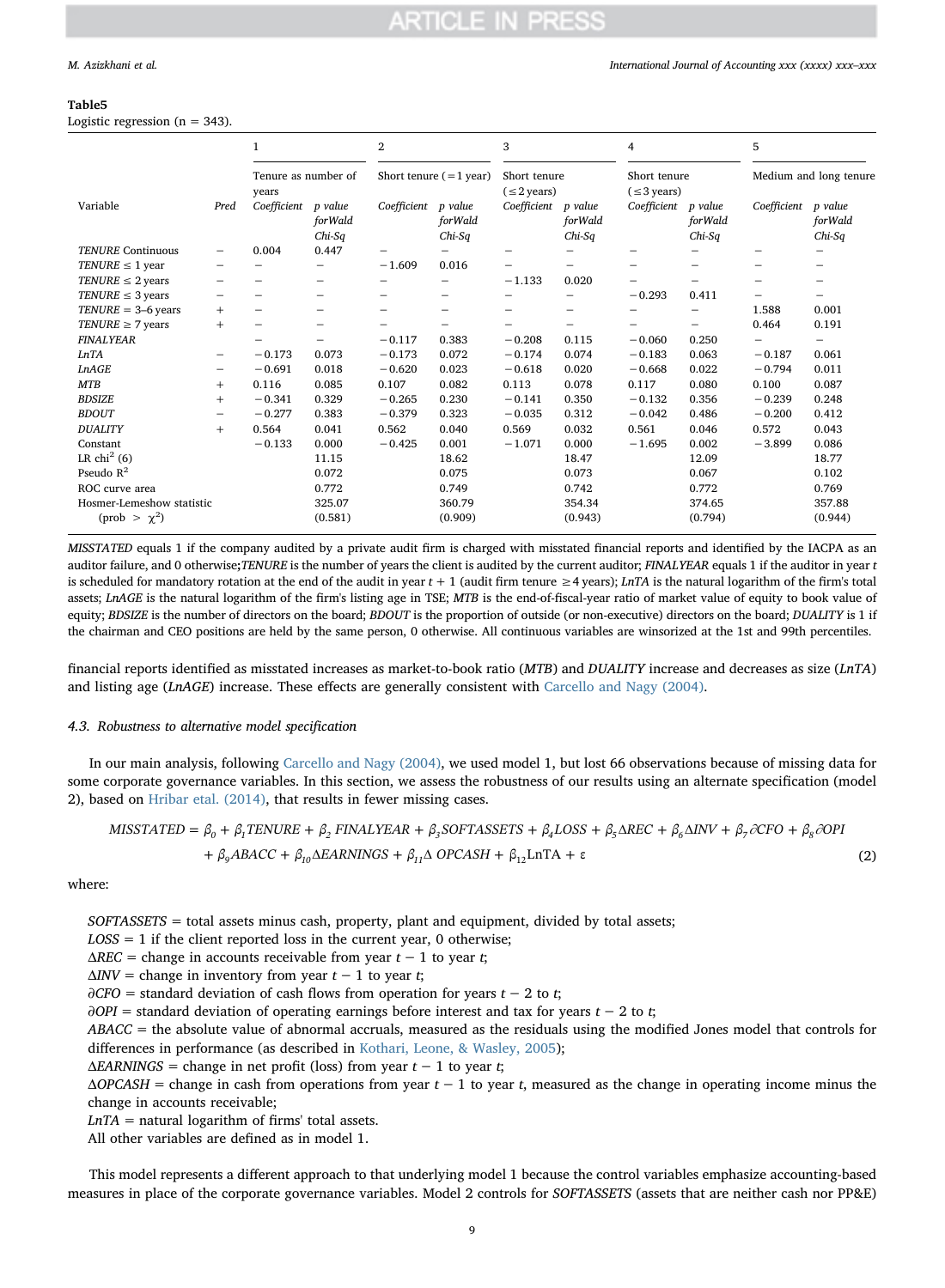because assets with balance sheet values that are subject to changes in assumptions and forecasts increases the managers' flexibility to manage short-term earnings. Prior research finds that firms with a higher proportion of soft assets are more likely to have misstated financial reports (e.g.[,Dechow, Ge, Larson, & Sloan, 2011](#page-14-46); [Richardson, Sloan, Soliman, & Tuna, 2005\)](#page-15-8). LOSS is included because prior research shows that poor financial performance is associated with earnings manipulations ([Beasley, 1996;](#page-14-42) [Bell, Szykowny, &](#page-14-47) [Willingham, 1991](#page-14-47)), which may increase the likelihood of misstatements. We include the change in receivables (ΔREC) and change in inventory (ΔINV) because [Dechow etal. \(2011\)](#page-14-46) show that firms with higher reported change in accounts receivables and inventory are more likely to misstate financial reports. Consistent with [Jayaraman \(2008\)](#page-14-48), we include the standard deviations of cash flows and operating income, calculated over the prior three years (respectively ∂CFO and ∂OPI), to control for operating volatility ([Hribar etal.,](#page-14-13) [2014\)](#page-14-13). There is evidence that the volatility in operating income and cash flows from operations are positively related to fraudulent financial reporting [\(Hribar etal., 2014\)](#page-14-13). Furthermore, there is evidence that earnings are primarily manipulated via the accrual component of earnings ([Dechow etal., 2011\)](#page-14-46), and prior research shows that earnings quality is negatively associated with fraudulent financial reporting ([Hribar etal., 2014\)](#page-14-13). Thus, consistent with Warfi[eld, Wild, and Wild \(1995\),](#page-15-9) as we are only interested in the magnitude of the deviation around expected accruals, we control for the absolute value of abnormal accruals (ABACC) and expect a positive association between ABACC and misstatement in financial reports. Consistent with [Francis and Gunn \(2015\),](#page-14-49) we estimate abnormal accruals using the modified Jones model that controls for differences in accounting performance as described in [Kothari](#page-14-45) [etal. \(2005\)](#page-14-45); the model and our results are summarized in Appendix A. This model is estimated by year (for 2001–2010) and industry (based on the Tehran Stock Exchange's 25 industry classifications) using all available firm-year observations from our data sources where we had a minimum of ten observations for each industry-year.<sup>[12](#page-9-0)</sup> We also control for the effects of change in earnings (ΔEARNINGS) and change in net cash from operations (ΔOPCASH) because prior research shows that managers prefer to show positive earnings growth [\(Beneish, 1999](#page-14-41); [Burgstahler & Dichev, 1997;](#page-14-50) [Hribar etal., 2014\)](#page-14-13), and [Dechow etal. \(2011\)](#page-14-46) find that misstatements are negatively associated with change in income and change in operating cash income. As in model 1, we include LnTA to control for firm size because larger firms are expected to be more visible (and, therefore, less likely to engage in manipulative practices) and because fraud is more prevalent among smaller firms [\(Carcello & Nagy, 2004\)](#page-14-25).

Because model 2 does not include the restrictive governance variables, we obtain a larger sample (406 observations) that includes 37 cases of identified misstated financial reports. The frequency distribution of TENURE and descriptive statistics for all variables in the misstatement model (model 2)are reported in [Table6.](#page-10-0) All continuous variables are winsorized at the 1st and 99th percentiles.<sup>[13](#page-9-1)</sup> As reported in Panel A, the year distribution of TENURE is slightly different, with a higher incidence of shorter tenure cases, as indicated by the mean of 4.7 and a median of four years (compared to 5.2 and 5 years, respectively, for the sample used for estimating model 1). Almost half of the companies (48%) have an audit tenure of three years or less, including 24% that have new auditors (tenure of 1 year). The distribution of MISSTATED by TENURE reported in Panel B shows that 32.4% of MISSTATED cases have TENURE of three years or less (compared to 30.3% for the model 1 sample). As shown in Panel C, 52% of companies are in the final year of audit firm tenure before mandatory rotation in 2011 (TENURE  $\geq$  4 years), 14% reported losses, and the mean change in earnings is around 43%. Soft assets are substantial, being around 40% of total assets on average.

The regression results for model 2 are reported in [Table7.](#page-11-0) The explanatory power of the regressions is comparable to the results for model 1, with pseudo- $R^2$  ranging from 0.13 to 0.16, and areas under the ROC curve ranging from 0.81 to 0.83, suggesting a good level of accuracy for our models in discriminating misstated and non-misstated cases.

The results for the tenure variables are consistent with our results in model 1. The coefficient for the continuous measure of audit firm tenure is not significant, and coefficients for the short audit firm tenure indicator variables are significantly negative for tenure of one year and tenure of two years or less, but it is not significant for tenure of three years or less. The coefficients for FINALYEAR are not significant. Also, the results for medium tenure (3 to 6 years) and long tenure (7 or more years), with a short tenure of 2 years or less as the base case and without the correlated FINALYEAR indicator, confirm that medium tenure has a higher risk of misstatements than short tenure engagements.

The coefficients for several control variables are significant across all regressions. SOFTASSETS, LOSS, changes in accounts receivables (ΔREC), and changes in operating cash flows (ΔOPCASH) are associated with a higher likelihood of misstatement, which is generally consistent with prior research (e.g., [Dechow etal., 2011;](#page-14-46) [Hribar etal., 2014\)](#page-14-13).<sup>[14](#page-9-2)</sup>

<span id="page-9-0"></span> $12$  When we exclude the absolute value of discretionary accruals (ABACC) from the model, our results for tenure variables are unchanged. We also re-estimate our model using the abnormal accruals (signed accruals). We find that there is a negative association (significant at 10% level) between abnormal accruals and misstatement in financial reports. Our further analysis shows that this negative association is driven by cases where abnormal accruals are negative (income-decreasing accruals), but the relation between positive abnormal accruals and MISSTATED is not significant. This result shows that firms with income-decreasing abnormal accruals are less likely to have misstated financial reports.<br><sup>13</sup> We also only winsorized the standard deviation of cash flows ( $\partial$ CFO) and the standard deviation

<span id="page-9-1"></span>percentiles because these two variables have more outliers than other continuous variables (these variables have maximums that are > 15 standard deviations above their means). Then, we used these winsorized variables to estimate model 2. The results for our tenure variables are unchanged.<br><sup>14</sup> We also control for government ownership (as the percentage of shares ow

<span id="page-9-2"></span>[<sup>\(2006\)</sup>](#page-14-51) find ownership type (government versus private ownership) is less relevant in explaining fraud in China, there is evidence from prior research that government ownership is positively associated with earnings management in the form of related-party transactions ([Chen & Yuan,](#page-14-52) [2004](#page-14-52)). The descriptive statistics for this variable shows that the mean (median) government ownership in our sample is 2.5% (0%). The results for estimating model 2, controlling for government ownership, show that our results for tenure variables are unchanged and the result for government ownership is not significant.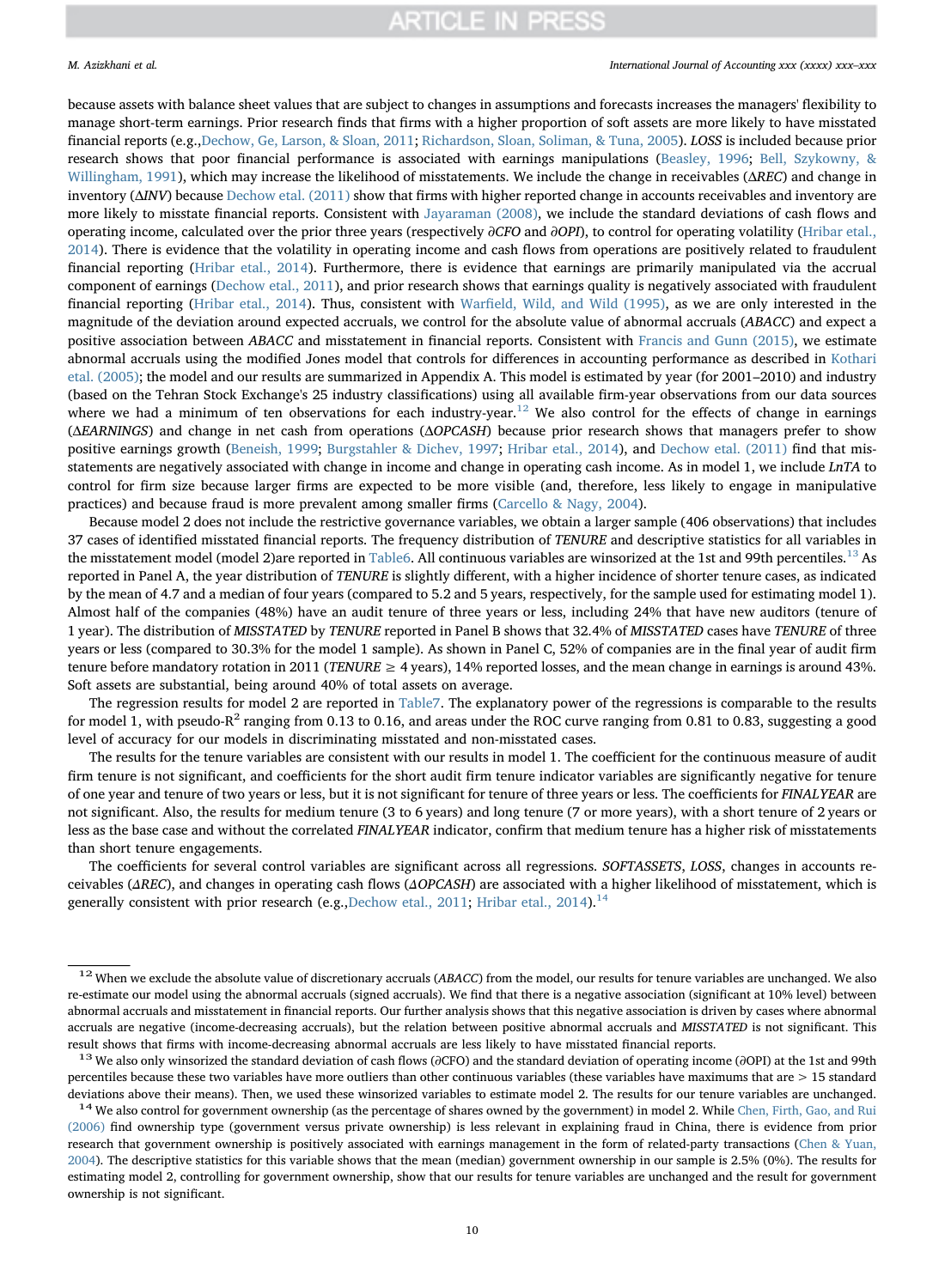# <span id="page-10-0"></span>Table6

| Panel A: Distribution of TENURE ( $n = 406$ )               |                |       |       |       |       |       |       |                |                |       |
|-------------------------------------------------------------|----------------|-------|-------|-------|-------|-------|-------|----------------|----------------|-------|
|                                                             |                | 2     | 3     | 4     | 5     | 6     | 7     | 8              | 9              | 10    |
| Frequency                                                   | 96             | 53    | 46    | 31    | 34    | 14    | 15    | 17             | 23             | 77    |
| % of cases                                                  | 23.65          | 13.05 | 11.33 | 7.64  | 8.37  | 3.45  | 3.69  | 4.19           | 5.67           | 18.97 |
|                                                             |                |       |       |       |       |       |       |                |                |       |
| Cumulative %                                                | 23.65          | 36.70 | 48.03 | 55.67 | 64.04 | 67.49 | 71.18 | 75.37          | 81.03          | 100   |
| Panel B: Distribution of MISSTATED over TENURE ( $n = 37$ ) | 1              | 2     | 3     | 4     | 5     | 6     | 7     | 8              | 9              | 10    |
| Frequency                                                   | $\overline{2}$ | 4     | 6     | 4     | 6     | 4     | 3     | $\overline{2}$ | $\overline{2}$ | 4     |
| % of cases                                                  | 5.4            | 10.8  | 16.2  | 10.8  | 16.2  | 10.8  | 8.2   | 5.4            | 5.4            | 10.8  |

| Variable           | Mean  | Median       | <b>SD</b> | Min          | Max    |
|--------------------|-------|--------------|-----------|--------------|--------|
| <b>TENURE</b>      | 4.71  | 4            | 3.40      |              | 10     |
| <b>FINALYEAR</b>   | 0.52  |              | n.a.      | $\Omega$     |        |
| <b>SOFTASSETS</b>  | 0.399 | 0.385        | 0.21      | 0.04         | 0.89   |
| LOSS               | 0.14  | $\mathbf{0}$ | n.a.      | $\Omega$     |        |
| $\triangle$ REC    | 0.19  | 0.13         | 0.499     | $-0.736$     | 1.641  |
| $\triangle INV$    | 0.031 | $\mathbf{0}$ | 0.812     | $-1.117$     | 1.332  |
| $\partial CFO$     | 0.065 | 0.051        | 0.065     | $\mathbf{0}$ | 0.317  |
| $\partial OPI$     | 0.117 | 0.009        | 0.479     | $-0.000$     | 2.950  |
| ABACC              | 0.062 | 0.046        | 0.053     | 0.000        | 0.195  |
| <b>AEARNINGS</b>   | 0.429 | $\mathbf{0}$ | 0.796     | $-1.146$     | 2.462  |
| $\triangle$ OPCASH | 0.291 | 0.173        | 0.869     | $-1.652$     | 2.171  |
| LnTA               | 13.60 | 13.41        | 1.617     | 10.648       | 17.682 |

MISSTATED equals 1 if the company audited by a private audit firm is charged with misstated financial reports and identified by the IACPA as an auditor failure, and 0 otherwise; TENURE is the number of years firm is audited by the current auditor; FINALYEAR equals 1 if the auditor in year t is scheduled for mandatory rotation at the end of the audit) in  $t + 1$  (audit firm tenure  $\geq 4$  years); SOFTASSETS is the proportion of total assets that are not cash or property, plant and equipment; LOSS equals 1 if the client reported a loss in the current year and zero otherwise; ΔREC is the change in receivables; ΔINV is the change in inventories; ∂CFO is the standard deviation of the previous three years' net cash flow from operations, ∂OPI is the standard deviation of the firms' previous three years' operating profit before tax and financial expense; ABACC is the absolute value of abnormal accruals, measured as the residuals using performance-adjusted Jones model ([Kothari etal., 2005\)](#page-14-45); ΔEARNINGS is change in net profit (loss); ΔOPCASH is the change in cash from operations, measured as the difference between operating income and change in accounts receivables. LnTA is the natural log of total assets. All continuous variables are winsorized at the 1st and 99th percentiles.

### 4.4. Additional analysis

We assess the robustness of our main results in model (1)to additional audit firm effects by performing additional analyses that include the effects of audit firm experience, audit effort, and the IACPA's assessment of audit firm quality. Untabulated results for these additional analysesreveal our reported results are robust to the additional controls.

First, because tenure may proxy for auditor experience, we re-estimate our models while controlling for audit firm experience, measured as the number of listed companies that each audit firm had as audit clients in 2010.<sup>[15](#page-10-1)</sup> Missing data for this variable reduces our sample to 341 firms. The coefficient for the audit firm experience variable is negative and significant, but the tenure effects are similar to our main results.

Second, we re-estimate our models after including abnormal audit fees to proxy for additional audit effort that may affect an audit firm's ability to prevent misstatements. [Hribar etal. \(2014\)](#page-14-13) show that abnormal audit fees are incrementally informative for predicting restatements, fraud, and SEC comment letters. We estimate abnormal audit fees using 2132 firm-year observations, which represent all firms listed on the TSE with available audit fee data in 2001–2010. We estimate a traditional audit fee model (see [Hay,](#page-14-53) [Knechel, & Wong, 2006\)](#page-14-53) and use the residuals from this model as abnormal audit fees; details for the audit fee model and descriptive statistics of the relevant sample are reported in Appendix B.<sup>[16](#page-10-2)</sup> Missing audit fee data reduces the sample size to 223 companies. The coefficient for abnormal audit fees is not significant, and results for audit firm tenure are consistent with our main results. We also test whether particularly high or low abnormal fees have any significant relation with misstatements using indicator variables to identify

<span id="page-10-2"></span><span id="page-10-1"></span><sup>&</sup>lt;sup>15</sup> The results are the same if we use the auditor's number of clients in each industry.<br><sup>16</sup> The R-squared statistic of 54% for our audit fee model compares favorably with the explanatory power reported in prior audit fe Iran (for example, 0.482 in [Pourheidari and Shouraki \(2015\);](#page-14-54) 0.53 in [Azizkhani etal. \(2017\);](#page-14-17) and 0.451 in [Hazrati and Pahlavan \(2011\)\)](#page-14-55).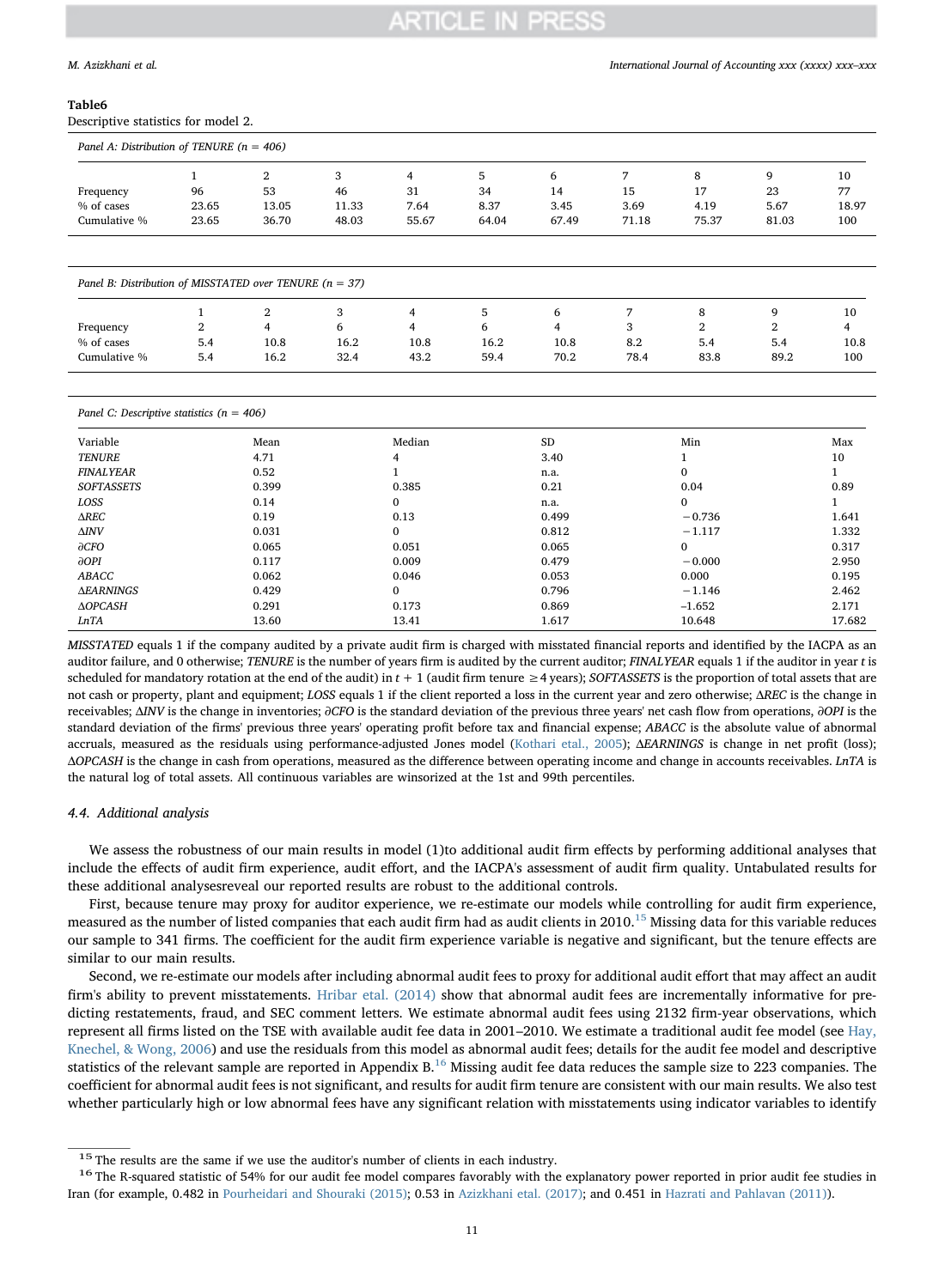#### <span id="page-11-0"></span>Table7

Logistic regression of model 2 ( $n = 406$ ).

|                               |                          | $\mathbf{1}$                |                              | $\overline{2}$           |                              | 3                                |                              | 4                              |                              | 5                         |                              |
|-------------------------------|--------------------------|-----------------------------|------------------------------|--------------------------|------------------------------|----------------------------------|------------------------------|--------------------------------|------------------------------|---------------------------|------------------------------|
|                               |                          | Tenure as numberof<br>years |                              | Short tenure $(=1$ year) |                              | Short tenure<br>$(\leq 2 years)$ |                              | Short tenure<br>$($ ≤ 3 years) |                              | Medium and long<br>tenure |                              |
| Variable                      | Pred                     | Coefficient                 | p value<br>forWald<br>Chi-Sq | Coefficient              | p value<br>forWald<br>Chi-Sq | Coefficient                      | p value<br>forWald<br>Chi-Sq | Coefficient                    | p value<br>forWald<br>Chi-Sq | Coefficient               | p value<br>forWald<br>Chi-Sq |
| <b>TENURE Continuous</b>      | -                        | 0.040                       | 0.230                        | -                        | -                            | $\overline{\phantom{0}}$         | -                            | -                              |                              | -                         |                              |
| $TENURE \leq 1$ year          | $\overline{\phantom{0}}$ |                             | $\overline{\phantom{0}}$     | $-1.606$                 | 0.019                        | $\overline{\phantom{0}}$         | -                            |                                | $\overline{\phantom{0}}$     | -                         | $\overline{\phantom{0}}$     |
| $TENURE \leq 2$ years         | -                        |                             | -                            |                          | $\overline{\phantom{0}}$     | $-1.150$                         | 0.017                        | -                              | -                            | -                         | $\qquad \qquad -$            |
| $TENURE \leq 3 \text{ years}$ | -                        | -                           | $\overline{\phantom{0}}$     | -                        | -                            | -                                | -                            | $-0.295$                       | 0.425                        | -                         | $\qquad \qquad -$            |
| $TENURE = 3-6$ years          | $+$                      | $\overline{\phantom{0}}$    | $\overline{\phantom{0}}$     |                          | $\overline{\phantom{0}}$     | $\overline{\phantom{0}}$         | -                            | $\overline{\phantom{0}}$       | -                            | 0.647                     | 0.032                        |
| $TENURE \ge 7$ years          | $+$                      |                             |                              |                          |                              | $\overline{\phantom{0}}$         | -                            |                                | -                            | 0.456                     | 0.174                        |
| <b>FINALYEAR</b>              | $\overline{\phantom{0}}$ | $\overline{\phantom{0}}$    | $\overline{\phantom{0}}$     | $-0.816$                 | 0.412                        | $-0.762$                         | 0.440                        | $\overline{\phantom{0}}$       | $\overline{\phantom{0}}$     | -                         | $\qquad \qquad -$            |
| <b>SOFTASSETS</b>             | $+$                      | 1.559                       | 0.041                        | 2.287                    | 0.028                        | 2.191                            | 0.002                        | 1.972                          | 0.028                        | 1.861                     | 0.062                        |
| <b>ABACC</b>                  | $+$                      | 1.767                       | 0.258                        | 1.930                    | 0.283                        | 1.698                            | 0.308                        | 1.691                          | 0.305                        | 1.701                     | 0.306                        |
| LOSS                          | $+$                      | 0.841                       | 0.069                        | 0.553                    | 0.059                        | 0.580                            | 0.064                        | 0.671                          | 0.075                        | 0.601                     | 0.106                        |
| $\triangle$ REC               | $+$                      | 1.240                       | 0.000                        | 1.685                    | 0.003                        | 1.702                            | 0.001                        | 1.614                          | 0.002                        | 1.494                     | 0.004                        |
| $\triangle INV$               | $+$                      | 0.194                       | 0.395                        | 0.535                    | 0.230                        | 0.283                            | 0.308                        | 0.384                          | 0.242                        | 0.439                     | 0.217                        |
| $\partial$ CFO                | -                        | $-0.000$                    | 0.295                        | $-0.000$                 | 0.267                        | $-0.000$                         | 0.258                        | $-0.000$                       | 0.293                        | $-0.000$                  | 0.316                        |
| $\partial OPI$                | $+$                      | $-0.000$                    | 0.442                        | $-0.000$                 | 0.466                        | $-0.000$                         | 0.458                        | $-0.000$                       | 0.492                        | $-0.000$                  | 0.470                        |
| <b>AEARNINGS</b>              | -                        | $-0.018$                    | 0.370                        | $-0.064$                 | 0.378                        | $-0.026$                         | 0.456                        | $-0.093$                       | 0.340                        | $-0.091$                  | 0.344                        |
| <b>AOPCASH</b>                | $+$                      | 0.886                       | 0.000                        | 1.105                    | 0.000                        | 1.172                            | 0.000                        | 1.134                          | 0.000                        | 1.094                     | 0.000                        |
| LnTA                          | $\overline{\phantom{0}}$ | $-0.140$                    | 0.082                        | $-0.113$                 | 0.182                        | $-0.152$                         | 0.165                        | $-0.148$                       | 0.151                        | $-0.129$                  | 0.175                        |
| Constant                      |                          | $-2.020$                    | 0.246                        | $-2.476$                 | 0.243                        | $-2.808$                         | 0.347                        | $-2.191$                       | 0.323                        | $-2.402$                  | 0.239                        |
| LR chi2                       |                          |                             | 32.35                        |                          | 38.47                        |                                  | 38.95                        |                                | 32.76                        |                           | 34.56                        |
| Pseudo $\mathbf{R}^2$         |                          |                             | 0.136                        |                          | 0.157                        |                                  | 0.158                        |                                | 0.131                        |                           | 0.146                        |
| ROC curve area                |                          |                             | 0.816                        |                          | 0.824                        |                                  | 0.831                        |                                | 0.817                        |                           | 0.828                        |
| Hosmer-Lemeshow statistic     |                          |                             | 365.18                       |                          | 361.85                       |                                  | 345.06                       |                                | 361.19                       |                           | 352.23                       |
| $(\text{prob} > \chi^2)$      |                          |                             | (0.872)                      |                          | (0.852)                      |                                  | (0.954)                      |                                | (0.902)                      |                           | (0.944)                      |

MISSTATED equals 1 if the company audited by a private audit firm is charged with misstated financial reports and identified by the IACPA as an auditor failure, and 0 otherwise; TENURE identifies various measures (as indicated) of the number of consecutive years an audit firm has audited the sample company; FINALYEAR equals 1 if the auditor in year t is scheduled for mandatory rotation at the end of the audit in  $t + 1$  (audit firm tenure ≥4 years); SOFTASSETS is the proportion of total assets that are not cash or property, plant, and equipment; ABACC is the absolute value of abnormal accruals, measured as the residuals using the performance-adjusted Jones model ([Kothari etal., 2005\)](#page-14-45); LOSS equals 1 if the client reported a loss in the current year and 0 otherwise; RESTATE is the absolute value of restatements divided by total assets; ΔREC is the change in receivables; ΔINV is the change in inventories; ∂CFO is the standard deviation of the previous three years' net cash flow from operations; ∂OPI is the standard deviation of the firms' previous three years' operating profit before tax and financial expense; ΔEARNINGS is change in net profit (loss); ΔOPCASH is the change in cash from operations, measured as the difference between operating income and change in accounts receivables; LnTA is natural logarithm of the total assets. All continuous variables are winsorized at the 1st and 99th percentiles.

the top and bottom quartiles of abnormal audit fees; neither of the indicator variables is significant, and the results for the audit firm tenure variables are consistent with our main results.

Third, we examine the effect of audit firm quality on the likelihood of misstatements using the IACPA's ranking of audit firms as a measure for audit firm quality. The IACPA annually reports the quality of audit firms using four groups based on its undisclosed ranking of audit firms using quality control factors. We add indicator variables for these quality groupings for 2010 and re-estimate our Model 1. The coefficients for these grouping variables are not significant, and the results for audit firm tenure are similar to our main results. We also include the interactions between each of the indicator variables for tenure and audit firm quality (IACPA's ranking of audit firms) and re-estimate our models to test whether the relation between audit firm tenure and misstatement is stronger for lower-quality audit firms (lower-ranked audit firms), because lower quality auditors might be more likely to use the same audit programs from year to year. The results show that the coefficients for these interactions are not significant, and the results for audit firm tenure are similar to our reported results.

## 5. Implications and conclusion

Calls for mandatory audit firm rotation are generally based on the expectation that audit quality and the quality of financial reports increases as the new audit firm brings "fresh eyes" to the audit and the new auditor is more independent of the client. Opponents of mandatory audit firm rotation argue that rotation leads to a reduced audit quality due to the auditor's lack of clientspecific knowledge. However, we contend that both arguments are predicated on assumptions regarding institutions and market conditions that highly value and facilitate auditor independence and competence. Recent studies show that institutional and market development factors such as legal environment and market structure affect audit quality. We argue that in some immature audit markets, conditions do not substantially encourage or facilitate auditor independence or quality. Lower investments in training, licensing, and oversight of auditors; the absence of sufficiently strong market mechanisms that reward or punish differences in audit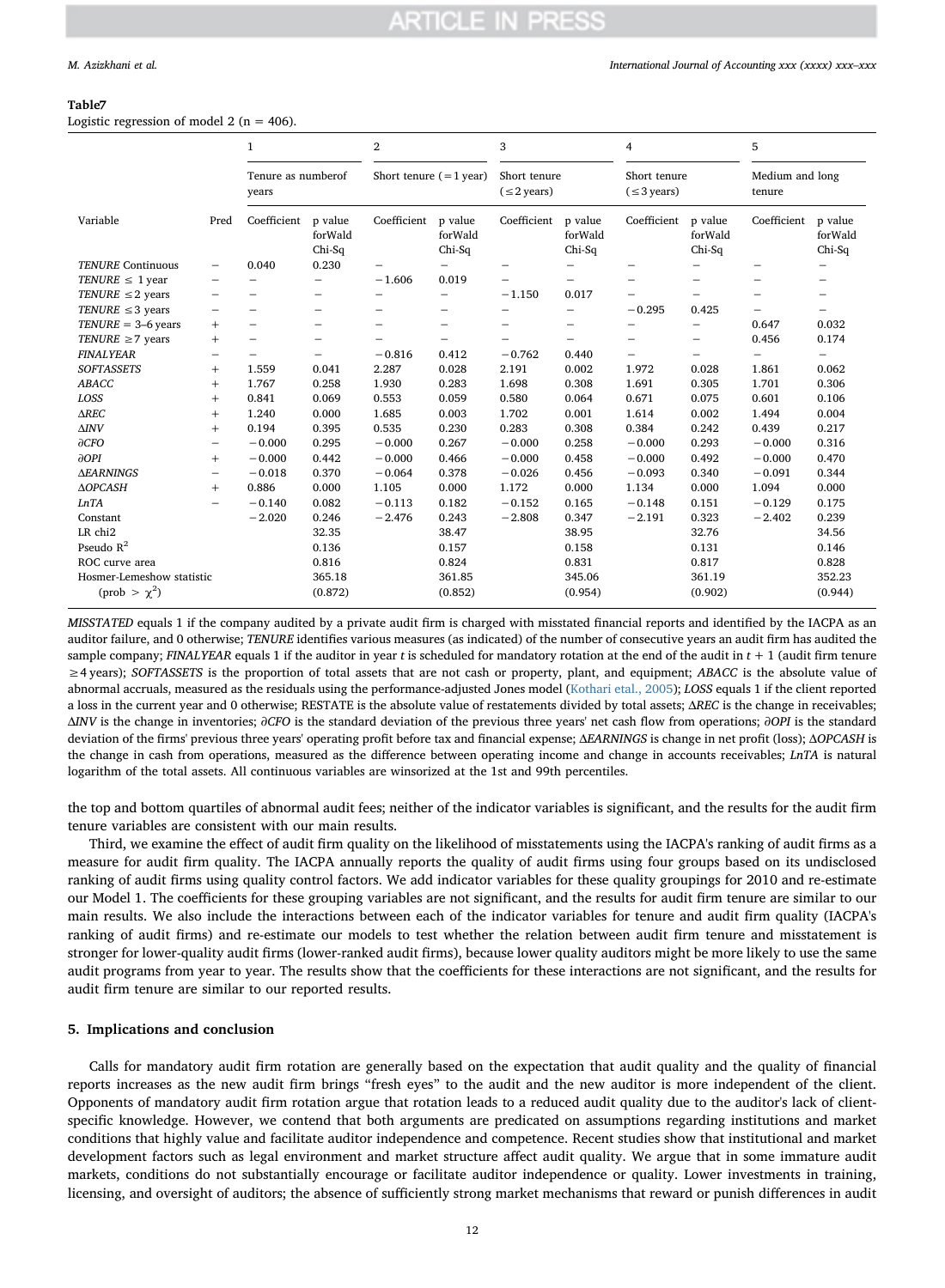quality; and limited audit firm resources may produce relatively low levels of auditor independence or otherwise impede audit quality. With respect to the Iranian market, we argue that such circumstances have induced the observed general absence of riskbased audit practices and increased the predictability of incumbent auditors' programs, which increases managers' opportunities for misstating audited financial reports. Consequently, managers are more constrained when the audit is least predictable in the early years of the engagement following the change in auditors. Our results are consistent with this proposition.

We find that the likelihood of identified misstatements in financial reports is significantly lower in the first two years of audit firm tenure compared to longer tenure periods, but not in the year preceding audit firm rotation. While the new auditor result also seems consistent with the "fresh eyes" contention, the absence of any pre-rotation effect (which is associated with audit firms' concerns for their reputation or liability) indicates that it is more likely that management behavior is driving the result, rather than audit firm behavior. Therefore, we conclude that our results may be indicative of a fundamental problem arising from intense fee-based competition among small firms with scant resources, which prevents firms from investing in superior audit technologies and planning.

While we suggest that other emerging markets may also be susceptible to adverse competition effects and underinvestment problems in relation to auditing capabilities, we caution against generalizing our results to audit markets that do not share the characteristics of the Iranian audit market, such as the absence of international audit firms, low litigation risk, or the weak demand for quality audit services. Also, while our evidence from a pre-mandatory audit firm rotation period in Iran shows that new auditors improve audit quality, the consequences of mandatory audit firm rotations in Iran cannot be empirically established here because our examination is necessarily limited to a period for which we had access to misstatement data, when auditor changes were voluntary. Thus, further research is needed to evaluate the impact that frequent auditor changes caused by mandatory audit firm rotation policy may have on audit quality.

### Acknowledgments

We are grateful to the anonymous referee and Thomas Omer for their constructive feedback on various versions of this paper. We also thank Gary Monroe, Steven Cahan, and H. Sami for their constructive feedback on the earlier version of this paper. We also thank participants at the 2014 Asian-Pacific Conference on International Accounting Issues and the 26th Audit and Assurance Conference of the British Accounting and Finance Association for their valuable insights.

### Appendix A

TableA1

Descriptive statistics for variables used to estimate discretionary accruals ( $ABACC$ ) ( $n = 5641$ ).

| Variable           | Mean | Median | Std. dev | Min      | Max     |
|--------------------|------|--------|----------|----------|---------|
| <b>TACC</b>        | 0.01 | 0.02   | 0.48     | $-14.29$ | 9.46    |
| <b>PPE</b>         | 0.24 | 0.19   | 0.20     | 0.00     | 0.98    |
| TA (billion Rials) | 4661 | 331    | 33,500   | 100      | 862,000 |
| <b>AINCOME</b>     | 0.10 | 0.00   | 0.44     | $-5.04$  | 7.70    |
| <b>ROA</b>         | 0.10 | 0.09   | 0.13     | $-0.15$  | 0.36    |
| ABACC              | 0.00 | 0.00   | 0.28     | $-5.88$  | 4.77    |

Consistent with [Francis and Gunn \(2015\)](#page-14-49), we use the following model to estimate discretionary accruals (ABACC):

TACC =  $\beta_0 + \beta_1 PPE + \beta_2 \Delta INCOME + \beta_3 ROA + \varepsilon$ ,

where TACC = earnings before extraordinary items-cash flows from operating activities; PPE is net property, plant, and equipment; ΔINCOME is change in the firm's annual sales; ROA is the firm's net profit to total assets; ε is the model's residual which is our measure of abnormal accruals. All variables are scaled by lagged total assets. The model is estimated cross-sec for 10 years (2001−2010) for 25 TSE industry classification groups. All continuous variables are winsorized at the 1st and 99th percentiles.

# Appendix B

## TableB1

Estimation of abnormal audit fees (AAF).

| Descriptive Statistics for the Variables Used in the Audit Fee Model( $n = 2132$ ) |      |          |          |      |       |  |
|------------------------------------------------------------------------------------|------|----------|----------|------|-------|--|
| Variables                                                                          | Mean | Median   | Std. Dev | min  | max   |  |
| LnAF                                                                               | 5.36 | 5.30     | 0.82     | 2.20 | 8.61  |  |
| <b>CR</b>                                                                          | 1.23 | $1.08\,$ | 0.86     | 0.02 | 11.21 |  |

(continued on next page)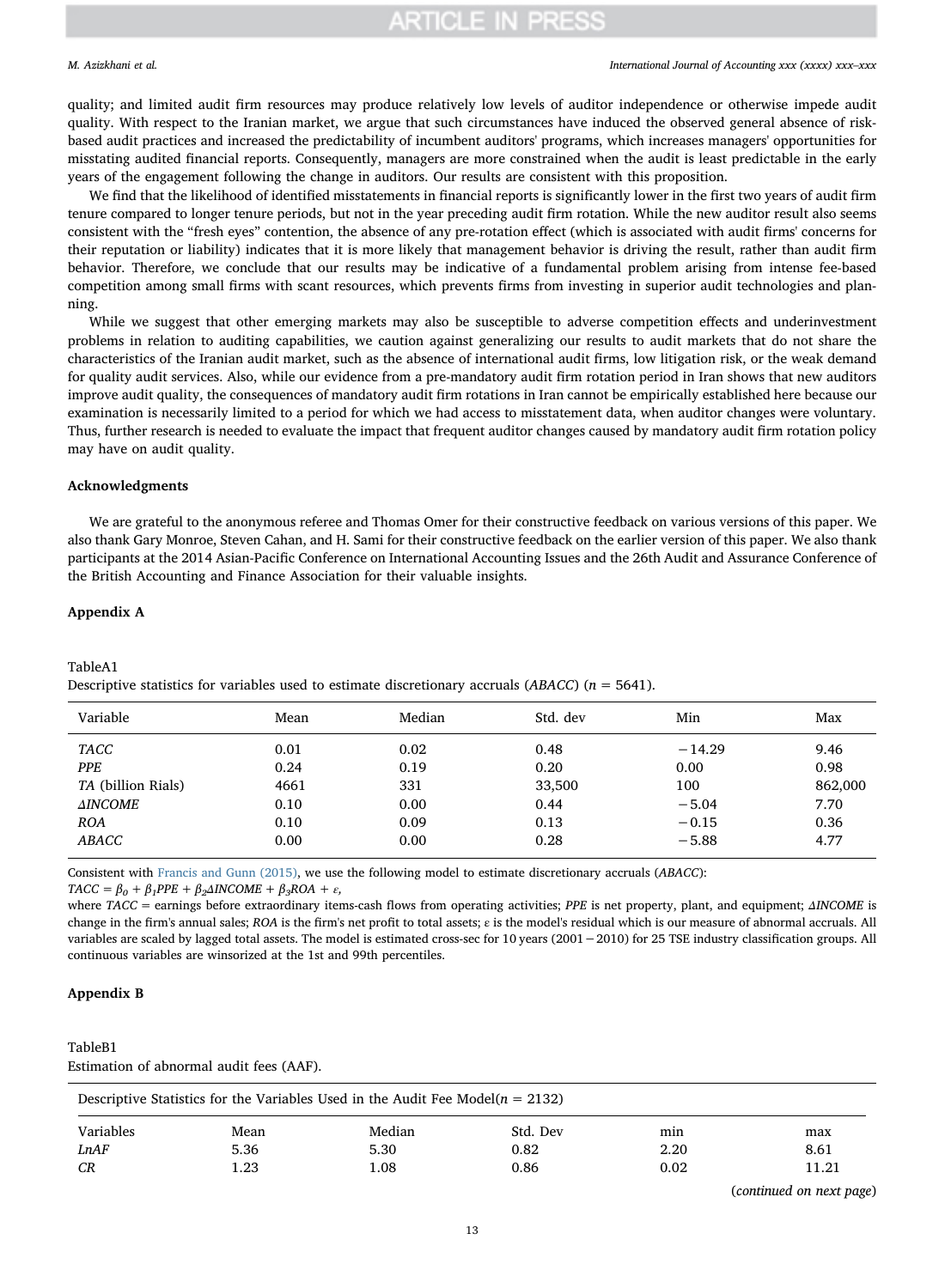## TableB1 (continued)

| Descriptive Statistics for the Variables Used in the Audit Fee Model( $n = 2132$ ) |         |         |          |          |       |
|------------------------------------------------------------------------------------|---------|---------|----------|----------|-------|
| Variables                                                                          | Mean    | Median  | Std. Dev | min      | max   |
| <b>INV</b>                                                                         | 0.25    | 0.23    | 0.16     | 0.00     | 0.85  |
| <b>FGN</b>                                                                         | 0.03    | 0.01    | 0.04     | 0.00     | 1.03  |
| <b>REC</b>                                                                         | 0.28    | 0.28    | 0.16     | 0.00     | 0.99  |
| ROE                                                                                | 0.38    | 0.35    | 0.74     | $-5.97$  | 6.36  |
| <b>AUDIT</b>                                                                       | 0.28    | 0.00    | -        | 0.00     | 1.00  |
| LEV                                                                                | 0.87    | 0.71    | 1.17     | 0.02     | 17.52 |
| <b>SWITCH</b>                                                                      | 0.17    | 0.00    | -        | 0.00     | 1.00  |
| LOSS                                                                               | 0.20    | 0.00    |          | 0.00     | 1.00  |
| PEAK                                                                               | 0.75    | 1.00    |          | 0.00     | 1.00  |
| <b>MERGER</b>                                                                      | 0.10    | 0.00    |          | 0.00     | 1.00  |
| <b>RESTATE</b>                                                                     | $-2.94$ | $-2.88$ | 2.76     | $-12.07$ | 0.57  |
| LnTA                                                                               | 12.48   | 12.29   | 1.54     | 7.75     | 19.40 |

## TableB2 Audit fee model

| $\text{Ln}(AF) = b_0 + b_1CR \geq b_2\text{INV} + b_3\text{FGN} + b_4\text{REC} + b_4\text{ROE} + b_5\text{ADDT} + b_6\text{LEV} + b_7\text{SWITCH} + b_8\text{LOSS} + b_9\text{PEAK}$ |  |
|----------------------------------------------------------------------------------------------------------------------------------------------------------------------------------------|--|
| $+ b_{10}$ MERGER $+ b_{11}$ RESTATE $+ B_{12}$ SIZE $+ \Sigma b_i$ Year $+ \Sigma b_i$ Industry $+ \varepsilon$                                                                       |  |

|                       | Pred. sign | b        | t stat  | p value     |
|-----------------------|------------|----------|---------|-------------|
| CR                    |            | $-0.037$ | $-5.03$ | ${}< 0.001$ |
| <b>INV</b>            | $+$        | 0.439    | 4.66    | ${}< 0.001$ |
| FGN                   | $+$        | 1.062    | 3.64    | ${}< 0.001$ |
| <b>REC</b>            | $+$        | 0.229    | 2.59    | 0.010       |
| <b>ROE</b>            | ?          | $-0.010$ | $-1.6$  | 0.100       |
| <b>AUDIT</b>          | $+$        | 0.286    | 9.01    | ${}< 0.001$ |
| <b>LEV</b>            | $+$        | $-0.066$ | $-5.13$ | ${}< 0.001$ |
| <b>SWITCH</b>         | ?          | 0.024    | 0.71    | 0.477       |
| <b>LOSS</b>           | ?          | $-0.073$ | $-2.50$ | 0.046       |
| <b>PEAK</b>           | $+$        | 0.080    | 2.50    | 0.012       |
| <b>MERGER</b>         | $+$        | 0.158    | 3.63    | ${}< 0.001$ |
| <b>RESTATE</b>        | $+$        | 0.001    | 3.67    | ${}< 0.001$ |
| <b>SIZE</b>           | $+$        | 0.141    | 16.51   | ${}< 0.001$ |
| Constant              |            | 2.782    | 4.76    | ${}< 0.001$ |
| Industry fixed effect |            | included |         |             |
| Year fixed effect     |            | included |         |             |
| Adj $R^2$             |            | 54.04%   |         |             |
| n                     |            | 2132     |         |             |

Ln(AF) is the natural logarithm of audit fees; CR is the client's current ratio measured as the current assets divided by the current debts; INV is calculated as total inventories divided by total assets; FGN is the value of foreign prepayments to total assets; REC equals total accounts receivable to total assets; ROE equals net income before tax and financial expense, divided by total equity; AUDIT equals 1 if the client audit firm has a big share in the capital and zero otherwise; LEV is the ratio of total debts to total assets; SWITCH equals 1 if a company changed its auditor in year t and zero otherwise. LOSS equals 1 if the client reported a loss in year t-1 and zero otherwise; PEAK equals 1 if the fiscal year does end in 20 March; MERGER equals to 1 if there is a merger in the financial period and zero otherwise; RESTATE is the value of restatements scaled by total assets; and SIZE equals the natural log of total assets. All continuous variables are winsorized at the 1st and 99th percentiles.

# References

<span id="page-13-0"></span>American Institute of Certified Public Accountants (AICPA) (1992). [SEC practice section: Statement of position regarding mandatory rotation of audit](http://refhub.elsevier.com/S0020-7063(18)30207-3/rf0005) firms of publicly held companies. [New York: AICPA.](http://refhub.elsevier.com/S0020-7063(18)30207-3/rf0005)

<span id="page-13-1"></span>[Arel, B., Brody, R. G., & Pany, K. \(2005\). Audit](http://refhub.elsevier.com/S0020-7063(18)30207-3/rf0010) firm rotation and audit quality. The CPA Journal, 75, 36–39.

<span id="page-13-2"></span>[Azizkhani, M. \(2012\). Auditor type and earnings quality: Evidence from Iran.](http://refhub.elsevier.com/S0020-7063(18)30207-3/rf0015) Quarterly Journal of Securities and Exchanges, 16(4), 222–246.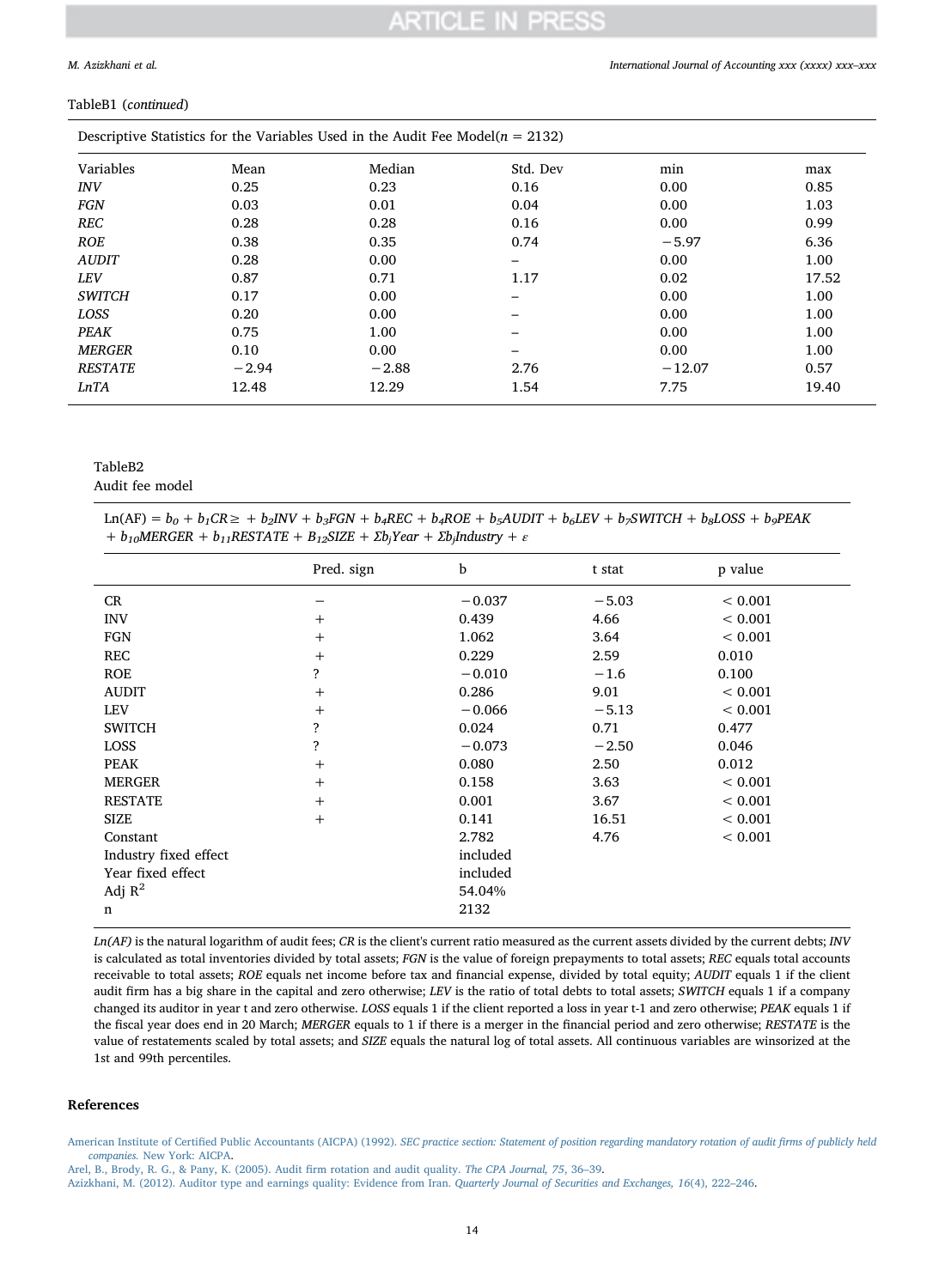#### M. Azizkhani et al. *International Journal of Accounting xxx (xxxx) xxx–xxx*

<span id="page-14-24"></span>[Azizkhani, M., Monroe, G., & Shailer, G. \(2013\). Audit partner tenure and cost of equity capital.](http://refhub.elsevier.com/S0020-7063(18)30207-3/rf0020) Auditing: A Journal of Practice & Theory, 32, 183–202.

<span id="page-14-17"></span>Azizkhani, M., Sami, H., & Amirkhani, K. (2017). Competition eff[ects on audit quality and pricing in a non-Big 4 market \(working paper\).](http://refhub.elsevier.com/S0020-7063(18)30207-3/rf0025) Ilam University.

<span id="page-14-8"></span>[Bagherpour, M., Monroe, G., & Shailer, G. \(2014\). Government and managerial in](http://refhub.elsevier.com/S0020-7063(18)30207-3/rf0030)fluence on auditor switching under partial privatization. Journal of Accounting and [Public Policy, 33](http://refhub.elsevier.com/S0020-7063(18)30207-3/rf0030)(4), 372–390.

<span id="page-14-27"></span>Ball, R., Kothari, S. P., & Robin, A. (2000). The eff[ect of international institutional factors on properties of accounting earnings.](http://refhub.elsevier.com/S0020-7063(18)30207-3/rf0035) Journal of Accounting and Economics, 29,  $1 - 51$ .

<span id="page-14-42"></span>[Beasley, M. S. \(1996\). An empirical analysis of the relation between board of director composition and](http://refhub.elsevier.com/S0020-7063(18)30207-3/rf0040) financial statement fraud. The Accounting Review, 71(4), 443–[465.](http://refhub.elsevier.com/S0020-7063(18)30207-3/rf0040)

<span id="page-14-40"></span>Beasley, M. S., Carcello, J. V., & Hermanson, D. R. (1999). Fraudulent financial reporting 1987-[1997: An analysis of U.S. public companies. Committee of Sponsoring](http://refhub.elsevier.com/S0020-7063(18)30207-3/rf0045) [Organizations of the Treadway commission.](http://refhub.elsevier.com/S0020-7063(18)30207-3/rf0045) Jersey City, NJ: AICPA.

<span id="page-14-7"></span>[Beck, P. J., Frecka, T. J., & Solomon, I. \(1988\). A model of the market for MAS and audit services: Knowledge spill-overs and auditor-audit fee bonding.](http://refhub.elsevier.com/S0020-7063(18)30207-3/rf0050) Journal of [Accounting Literature, 7](http://refhub.elsevier.com/S0020-7063(18)30207-3/rf0050), 50–64.

<span id="page-14-47"></span>Bell, T. B., Szykowny, S., & Willingham, J. (1991). Assessing the likelihood of fraudulent fi[nancial reporting: A cascaded logit approach \(working paper\).](http://refhub.elsevier.com/S0020-7063(18)30207-3/rf0055) Montvale: KPMG [peat Marwick.](http://refhub.elsevier.com/S0020-7063(18)30207-3/rf0055)

<span id="page-14-41"></span>[Beneish, M. D. \(1999\). The detection of earnings manipulation.](http://refhub.elsevier.com/S0020-7063(18)30207-3/rf0060) Financial Analysts Journal, 55(5), 24–36.

<span id="page-14-36"></span><span id="page-14-10"></span>[Bishop, C. C., Hermanson, D. R., & Houston, R. W. \(2013\). PCAOB inspections of international audit](http://refhub.elsevier.com/S0020-7063(18)30207-3/rf0065) firms: Initial evidence. International Journal of Auditing, 17, 1–18. [Boone, J. P., Khurana, I. K., & Raman, K. \(2008\). Audit](http://refhub.elsevier.com/S0020-7063(18)30207-3/rf0070) firm tenure and the equity risk premium. Journal of Accounting, Auditing and Finance, 23, 115–140.

<span id="page-14-50"></span><span id="page-14-9"></span>Bozorg Asl, M. (2012). Another look at the income distribution of audit firms. Donya-e-Eqtesad, 17–18. 5 march. in Persian <http://www.donya-e-eqtesad.com>. [Burgstahler, D., & Dichev, I. \(1997\). Earnings management to avoid earnings decreases and losses.](http://refhub.elsevier.com/S0020-7063(18)30207-3/rf0080) Journal of Accounting and Economics, 24, 99–126.

<span id="page-14-22"></span>[Cahan, S. F., & Zhang, W. \(2006\). After Enron: Auditor conservatism and ex-Anderson clients.](http://refhub.elsevier.com/S0020-7063(18)30207-3/rf0085) The Accounting Review, 81, 49–82.

<span id="page-14-32"></span>Carcello, [J. V., Hermanson, R., & McGrath, N. \(1992\). Audit quality attributes: The perceptions of audit partners, preparers, and](http://refhub.elsevier.com/S0020-7063(18)30207-3/rf0090) financial statement users. Auditing: A [Journal of Practice & Theory, 11](http://refhub.elsevier.com/S0020-7063(18)30207-3/rf0090), 1–15.

<span id="page-14-25"></span>Carcello, J. V., & Nagy, A. (2004). Audit firm tenure and fraudulent financial reporting. [Auditing: A Journal of Practice & Theory, 23](http://refhub.elsevier.com/S0020-7063(18)30207-3/rf0095)(2), 55–69.

<span id="page-14-52"></span>[Chen, C. W., & Yuan, H. \(2004\). Earnings management and capital resource allocation: Evidence from China's accounting-based regulation of right issues.](http://refhub.elsevier.com/S0020-7063(18)30207-3/rf0100) The [Accounting Review, 79](http://refhub.elsevier.com/S0020-7063(18)30207-3/rf0100)(3), 645–665.

<span id="page-14-51"></span>[Chen, G., Firth, M., Gao, D. N., & Rui, O. M. \(2006\). Ownership structure, corporate governance, and fraud: Evidence from China.](http://refhub.elsevier.com/S0020-7063(18)30207-3/rf0105) Journal of Corporate Finance, 24, 424–[448.](http://refhub.elsevier.com/S0020-7063(18)30207-3/rf0105)

<span id="page-14-35"></span>Chi, W., & Huang, H. (2005). Discretionary accruals, audit fi[rm tenure and audit partner tenure: Empirical evidence from Taiwan.](http://refhub.elsevier.com/S0020-7063(18)30207-3/rf0110) Journal of Contemporary Accounting [and Economics, 1](http://refhub.elsevier.com/S0020-7063(18)30207-3/rf0110)(1), 65.

<span id="page-14-15"></span>[Chi, W., Huang, H., Liao, Y., & Xie, H. \(2009\). Mandatory audit partner rotation, audit quality and market perception: Evidence from Taiwan.](http://refhub.elsevier.com/S0020-7063(18)30207-3/rf0115) Contemporary Accounting [Research, 26](http://refhub.elsevier.com/S0020-7063(18)30207-3/rf0115)(2), 359–391.

<span id="page-14-11"></span>[Church, B. K., & Shefchik, L. \(2012\). PCAOB inspections and large accounting](http://refhub.elsevier.com/S0020-7063(18)30207-3/rf0120) firms. Accounting Horizons, 26, 43–63.

<span id="page-14-37"></span><span id="page-14-30"></span>Dailamipour, M. (2012). Mandatory audit firm rotation. Donya-e-Eqtesad, 14, 10–11. July. (In Persian) <http://www.donya-e-eqtesad.com>. [Davis, R., Soo, B., & Trompeter, G. \(2009\). Auditor tenure and the ability to meet or beat earnings forecasts.](http://refhub.elsevier.com/S0020-7063(18)30207-3/rf0130) Contemporary Accounting Research, 26(2), 517–548.

<span id="page-14-1"></span>[Deangelo, L. E. \(1981\). Auditor independence, low-balling and disclosure regulation.](http://refhub.elsevier.com/S0020-7063(18)30207-3/rf0135) Journal of Accounting and Economics, 3(2), 113–127.

<span id="page-14-46"></span>[Dechow, P., Ge, P., Larson, C., & Sloan, R. \(2011\). Predicting material accounting misstatements.](http://refhub.elsevier.com/S0020-7063(18)30207-3/rf0140) Contemporary Accounting Research, 28, 17–82.

<span id="page-14-43"></span>[Dechow, P., Sloan, R. G., & Sweeney, A. P. \(1996\). Detecting earnings management.](http://refhub.elsevier.com/S0020-7063(18)30207-3/rf0145) The Accounting Review, 70(2), 193–225.

<span id="page-14-14"></span>[Defond, M., & Zhang, J. \(2014\). A review of archival auditing research.](http://refhub.elsevier.com/S0020-7063(18)30207-3/rf0150) Journal of Accounting and Economics, 58(2–3), 275–326.

<span id="page-14-0"></span>[Firth, M., Rui, O. M., & Wu, X. \(2012\). How do various forms of auditor rotation a](http://refhub.elsevier.com/S0020-7063(18)30207-3/rf0155)ffect audit quality? Evidence from China. The International Journal of Accounting, 47, 109–[138.](http://refhub.elsevier.com/S0020-7063(18)30207-3/rf0155)

<span id="page-14-49"></span>Francis, J., & Gunn, J. L. (2015). [Industry accounting complexity and earnings properties: Does auditor industry expertise matter? \(working paper\).](http://refhub.elsevier.com/S0020-7063(18)30207-3/rf0160) University of Missouri-[Columbia](http://refhub.elsevier.com/S0020-7063(18)30207-3/rf0160).

<span id="page-14-28"></span>Francis, J., & Wang, D. (2008). The joint eff[ect of investor protection and big 4 audits on earnings quality around the world.](http://refhub.elsevier.com/S0020-7063(18)30207-3/rf0165) Contemporary Accounting Research, 25, 157–[191.](http://refhub.elsevier.com/S0020-7063(18)30207-3/rf0165)

<span id="page-14-6"></span>[Geiger, M., & Raghunandan, K. \(2002\). Auditor tenure and audit reporting failures.](http://refhub.elsevier.com/S0020-7063(18)30207-3/rf0170) Auditing: A Journal of Practice & Theory, 21, 67–78.

<span id="page-14-3"></span>General Accounting Office (2003). Public accounting firms: Required study of the potential effects of mandatory audit firm rotation. [Washington, DC: Government Printing](http://refhub.elsevier.com/S0020-7063(18)30207-3/rf0175) Offi[ce.](http://refhub.elsevier.com/S0020-7063(18)30207-3/rf0175)

<span id="page-14-33"></span>[Ghaviandam, A. \(2013\). Obstacles and challenges of implementing risk-based auditing in Iran.](http://refhub.elsevier.com/S0020-7063(18)30207-3/rf0180) Hesabdar, 65, 60–64 (in Persian).

<span id="page-14-26"></span>[Ghosh, A., & Moon, D. \(2005\). Auditor tenure and perceptions of audit quality.](http://refhub.elsevier.com/S0020-7063(18)30207-3/rf0185) The Accounting Review, 80(2), 585–612.

<span id="page-14-19"></span>[Hassas Yeganeh, Y. \(2006\). Corporate governance in Iran.](http://refhub.elsevier.com/S0020-7063(18)30207-3/rf0190) Hesabdar, 32, 2–39 (in Persian).

<span id="page-14-53"></span>[Hay, D., Knechel, R., & Wong, N. \(2006\). Audit fees: Ameta-analysis of the e](http://refhub.elsevier.com/S0020-7063(18)30207-3/rf0195)ffect of demand and supply attributes. Contemporary Accounting Research, 23, 141–191.

<span id="page-14-55"></span>[Hazrati, F., & Pahlavan, Z. \(2011\). An examination of the relation between audit fees and audit quality in listed](http://refhub.elsevier.com/S0020-7063(18)30207-3/rf0200) firms in Tehran stock exchange. Quarterly Journal of [Management Accounting, 14](http://refhub.elsevier.com/S0020-7063(18)30207-3/rf0200)(5), 13–24 (in Persian).

<span id="page-14-12"></span>[Hermanson, R., Houston, R., & Rice, J. C. \(2007\). PCAOB inspections of smaller CPA](http://refhub.elsevier.com/S0020-7063(18)30207-3/rf0205) firms: Initial evidence from inspection reports. Accounting Horizons, 21(2), 137–[152.](http://refhub.elsevier.com/S0020-7063(18)30207-3/rf0205)

<span id="page-14-31"></span>Hoshi, A. (2012). A concern related to the lack of proper income distribution between auditors. Donya-e-Eqtesad, no. 14 march, 19-20 (in Persian): [http://www.donya](http://www.donya-e-eqtesad.com)[e-eqtesad.com](http://www.donya-e-eqtesad.com)).

<span id="page-14-44"></span>Hosmer, D., & Lemeshow, S. (2000). Applied logistic regression [\(2nd ed.\). New York, NY: John Wiley & Sons.](http://refhub.elsevier.com/S0020-7063(18)30207-3/rf0210)

<span id="page-14-21"></span>Hovansian Far, G. (2010). Forced auditing: Its quality and fees. Donya-e-Eqtesad, no. 26 February, 12–13 (In Persian): www. [Donya-e-Eqtesad.com](http://Donya-e-Eqtesad.com)).

<span id="page-14-13"></span>[Hribar, P., Kravet, T., & Wilson, R. \(2014\). A new measure of accounting quality.](http://refhub.elsevier.com/S0020-7063(18)30207-3/rf0215) Review of Accounting Studies, 19, 506–538.

<span id="page-14-48"></span>[Jayaraman, S. \(2008\). Earnings volatility, cash](http://refhub.elsevier.com/S0020-7063(18)30207-3/rf0220) flow volatility, and informed trading. Journal of Accounting Research, 46(4), 809–851.

<span id="page-14-4"></span>[Johnson, V., Khurana, I., & Reynolds, J. \(2002\). Audit](http://refhub.elsevier.com/S0020-7063(18)30207-3/rf0225) firm tenure and the quality of financial reports. Contemporary Accounting Research, 19(4), 637–660.

<span id="page-14-29"></span>[Khurana, I. K., & Raman, K. K. \(2004\). Litigation risk and the](http://refhub.elsevier.com/S0020-7063(18)30207-3/rf0230) financial reporting credibility of big 4 versus non-big 4 audits. The Accounting Review, 79(2), 473-495.

<span id="page-14-45"></span>[Kothari, S. P., Leone, A., & Wasley, C. \(2005\). Performance matched discretionary accrual measure.](http://refhub.elsevier.com/S0020-7063(18)30207-3/rf0235) Journal of Accounting and Economics, 39, 163–197.

<span id="page-14-38"></span>[Lennox, C., Wu, X., & Zhang, T. \(2014\). Does mandatory rotation of audit partners improve audit quality](http://refhub.elsevier.com/S0020-7063(18)30207-3/rf0240)?. The Accounting Review, 89(5), 1775–1803.

<span id="page-14-20"></span>[Mahmoudi, M. \(2010\). Going concern audit report and litigation against auditor.](http://refhub.elsevier.com/S0020-7063(18)30207-3/rf0245) Iranian CPA Journal, 10(2), 79–87.

<span id="page-14-18"></span>[Mashayekhi, B., & Mashayekh, S. \(2008\). Development of accounting in Iran.](http://refhub.elsevier.com/S0020-7063(18)30207-3/rf0250) The International Journal of Accounting, 43, 66–86.

<span id="page-14-34"></span><span id="page-14-5"></span>[Mautz, R. K., & Sharaf, H. A. \(1961\). The philosophy of auditing.](http://refhub.elsevier.com/S0020-7063(18)30207-3/rf0255) American Accounting Association monograph No. 6. Sarasota, FL: American Accounting Association. Mohammadrezaee, F., Mohd-Saleh, N., Jaffar, R., & Sabri, M. S. (2015). The eff[ects of auditor market liberalization and auditor type on audit opinions: The Iranian](http://refhub.elsevier.com/S0020-7063(18)30207-3/rf0260) experience. [The International Journal of Auditing, 20](http://refhub.elsevier.com/S0020-7063(18)30207-3/rf0260), 87–100.

<span id="page-14-16"></span>[Mohammadrezaee, F., & Saleh, M. N. \(2016\). Audit report lag: The role of auditor type and increased competition in the audit market.](http://refhub.elsevier.com/S0020-7063(18)30207-3/rf0265) Accounting and Finance [\(forthcoming\)](http://refhub.elsevier.com/S0020-7063(18)30207-3/rf0265).

<span id="page-14-39"></span>[Myers, J., Myers, L., & Omer, T. C. \(2003\). Exploring the term of the auditor-client relationship and the quality of earnings: A case for mandatory auditor rotation?](http://refhub.elsevier.com/S0020-7063(18)30207-3/rf0270) The [Accounting Review, 78](http://refhub.elsevier.com/S0020-7063(18)30207-3/rf0270)(3), 779–799.

<span id="page-14-23"></span>Nagy, A. (2005). Mandatory audit firm turnover, fi[nancial reporting quality, and client bargaining power: The case of Arthur Andersen.](http://refhub.elsevier.com/S0020-7063(18)30207-3/rf0275) Accounting Horizons, 19(2), [51](http://refhub.elsevier.com/S0020-7063(18)30207-3/rf0275)–68.

<span id="page-14-54"></span>Pourheidari, [O., & Shouraki, G. M. \(2015\). Audit fees stickiness and the level of competition in audit market: Evidence from Iran.](http://refhub.elsevier.com/S0020-7063(18)30207-3/rf0280) Quarterly Journal of Empirical Research [in Accounting, 12](http://refhub.elsevier.com/S0020-7063(18)30207-3/rf0280)(47), 1–21 (in Persian).

<span id="page-14-2"></span>[Raghunathan, B., Lewis, B., & Evans, J. \(1994\). An empirical investigation of problem audits.](http://refhub.elsevier.com/S0020-7063(18)30207-3/rf0285) Research in Accounting Regulation, 8, 35–58.